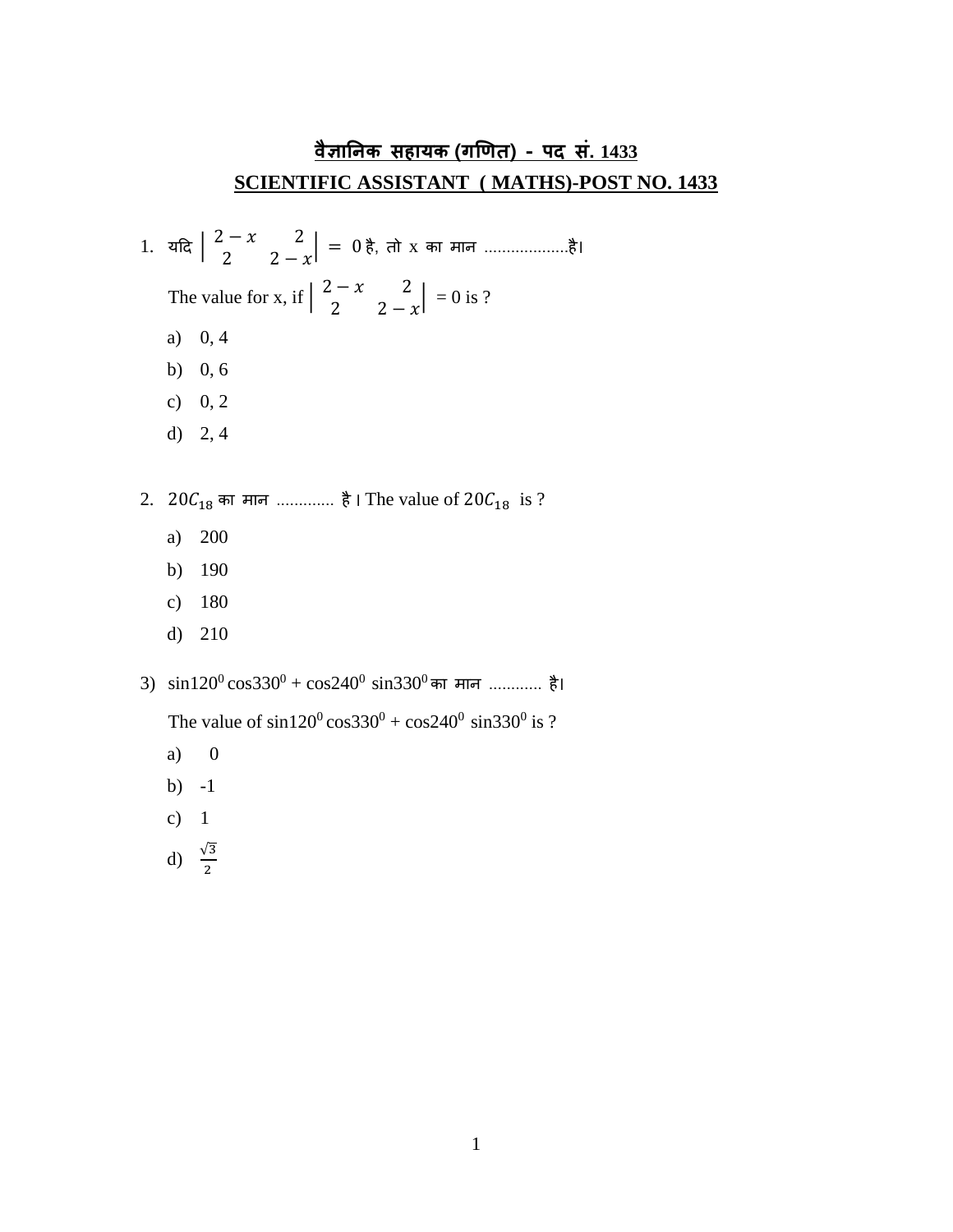$4)$  एक जगह से एक हवाई जहाज़ उड़ना शुरू करता है तथा क्षैतिज में  $45^0$ पर ऋजुरेखा में  $10\sqrt{2}~\mathrm{m}$  उड़ता है। तय की गई क्षैतिज दूरी का पता लगाएं।

An aeroplane starts from a place and flies  $10\sqrt{2}$  m in a straight line, at 45<sup>0</sup>to the horizontal. Find the horizontal distance covered?

- a) 20
- b) 10
- c)  $10\sqrt{2}$
- d)  $\frac{10}{\sqrt{2}}$
- 5) द्विघाती समीकरण जिसके मूल  $\pm i\sqrt{7}$  हैं, .............. हैं। The quadratic equation whose roots are  $\pm i\sqrt{7}$  is?
	- a)  $X^2 + x 7 = 0$
	- b)  $X^2 + X + 7 = 0$
	- c)  $X^2 7 = 0$
	- d)  $X^2 + 7 = 0$
- $6)$  एक अंकगणित श्रेणी $\{A_n\}$  के प्रथम व तृतीय पद  $\mathrm{A}_1$ = $\mathrm{a}$  व  $\mathrm{A}_3$   $=$   $\mathrm{b}$  हैं। एक अन्य अंकगणित श्रेणी $\{B_n\}$ के प्रथम व पंचम पद  $B_1=a$  व  $B_3=b$  हैं।  $A_{n+1}$  व  $B_{2n+1}$  के अनुपात का पता लगाएं।

The first and third terms of an arithmetic progression  $\{A_n\}$  are  $A_1$ =a and  $A_3$  = b. The first and fifth terms of another arithmetic progression  ${B_n}$  are B<sub>1</sub>=a and B<sub>3</sub> = b. Find the ratio of  $A_{n+1}$  and  $B_{2n+1}$ .

- a) 2
- b) 4
- c) 1
- d) b/a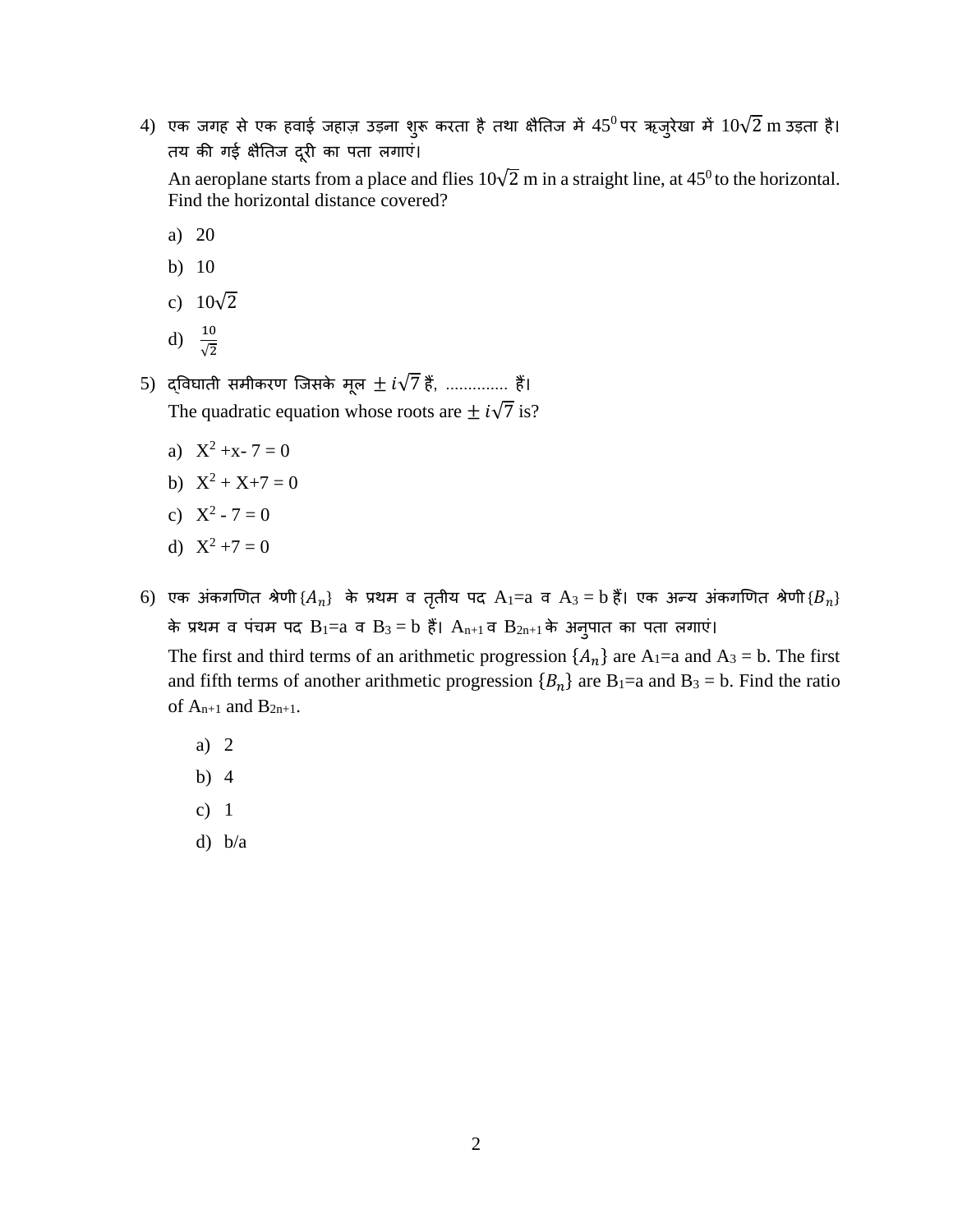- $7)$  कारखाने में एक उपकरण की कीमत रु. 600000 है। यदि, पहले साल 15%, अगले साल 13.5%, तृतीय साल 12% तथा इसी क्रम में इसके कीमत का अवमूल्यन हो, तो 10वें वर्ष के अंत तक इसकी कीमत ककतनी होगी, यदि सभी प्रततशत मूल लागत पर लगाए गए हैं। An equipment costs Rs 600000 at the factory. If it depreciate in value, 15% the first year, 13.5% the next year, 12% the third year and so on, what will be its value at the end of 10years, all percentages applying to the original cost?
	- a) 200000
	- b) 105000
	- c) 405000
	- d) 650000
- 8)  $\frac{1}{2} + \frac{1}{2x}$  $\frac{1}{2x3} + \frac{1}{3x}$  $\frac{1}{3x4} + \frac{1}{4x}$  $\frac{1}{4x5} + \frac{1}{5x}$  $\frac{1}{5x6} + \dots + \frac{1}{99x1}$  $\frac{1}{99x100}$  ...................के बराबर है। 1  $\frac{1}{2} + \frac{1}{2x}$  $\frac{1}{2x3} + \frac{1}{3x}$  $\frac{1}{3x4} + \frac{1}{4x}$  $\frac{1}{4x5} + \frac{1}{5x}$  $\frac{1}{5x6} + \dots + \frac{1}{99x1}$  $\frac{1}{99x100}$  equals
	- a) 99/100
	- b) 101/100
	- c) 9899/9900
	- d) 1
- 9) एक ऊंचाई से फेंकी गई गेंद द्वारा मीटर में तय की गई दूरी  $\frac{128}{\alpha}$  $\frac{28}{9}$ ,  $\frac{32}{3}$  $\frac{32}{3}$ , $8,6,...$ है। रुकने से पहले यह कितनी िरूी तय करेगी?

The distance travelled in meters by a ball dropped from a height are  $\frac{128}{9}$ ,  $\frac{32}{3}$  $\frac{32}{3}$ , 8,6, .... How much distance will it travel before coming to rest?

- a) 464/9 m
- b) 20 m
- c) 512/9 m
- d) 256/9 m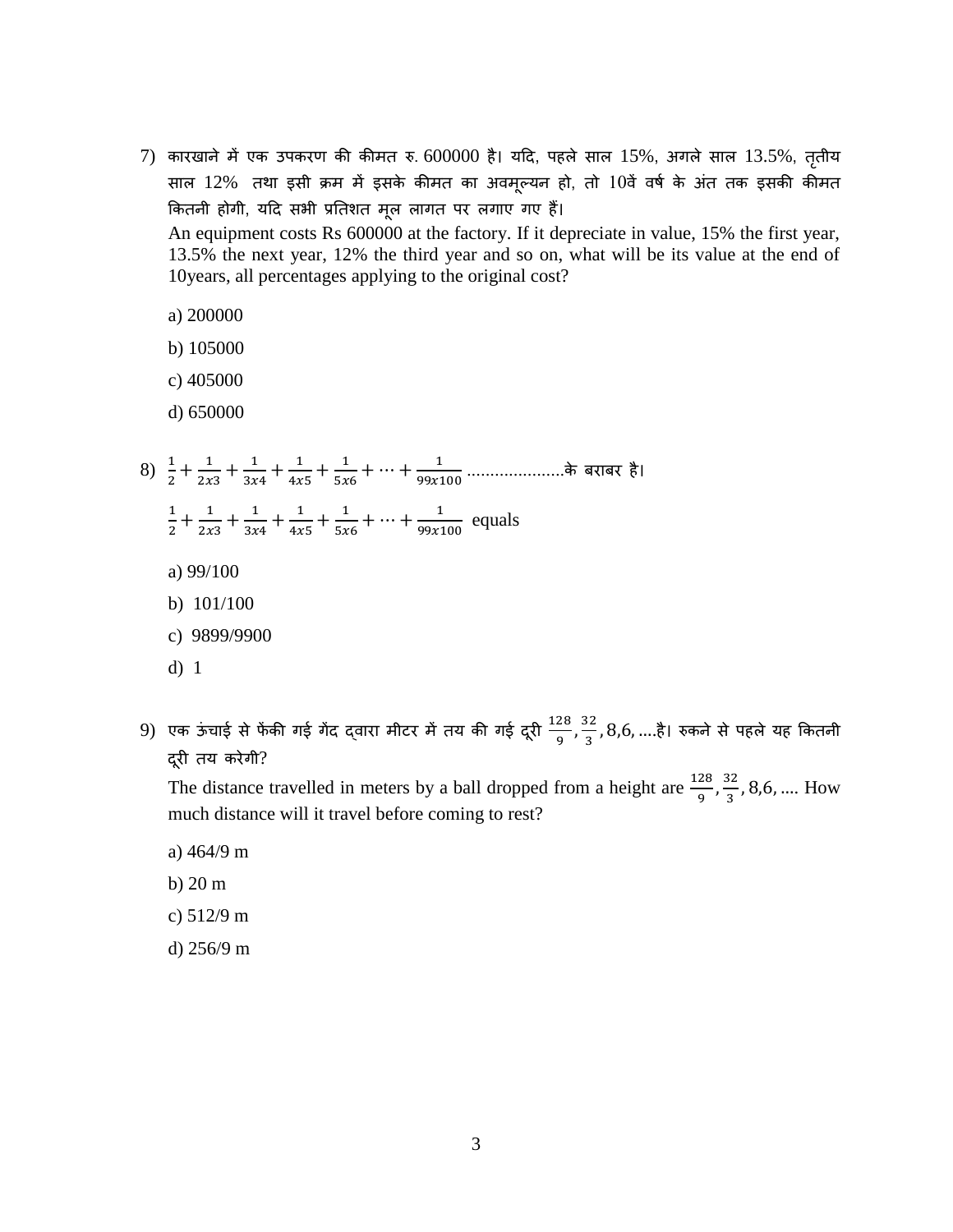- $10$ ) दो घन के क्षेत्रफल के बीच का अंतर  $19272 \text{ cm}^2$ है। एक घन का पार्श्व दूसरे से  $22 \text{ cm}$  बड़ा है। छोटे व बड़े घन के पार्शवष की लंबाई क्रमशः ..........है। The difference between the areas of two cubes is  $19272 \text{ cm}^2$ . One cubes side is  $22 \text{ cm}$  longer than the other. The length of sides of smaller and larger cubes are respectively
	- a) 2cm व/and 54cm
	- b) 42cm व/and 64cm
	- c) 52cm व/and 74cm
	- d) 62cm व/and 84cm
- $11)$  3x 4y 1 = 0 रेखा की प्रवणता .......... है। The slope of the line  $3x - 4y - 1 = 0$  is
	- a) -3/4
	- b) 1/2
	- c) 3/4
	- d) -1/2

12) 1 -  $\frac{1}{x}$  $\frac{1}{x} + \frac{2}{x^2}$  $\frac{2}{x^2}$  अवकलज का पता लगाएं । Find the derivative 1 -  $\frac{1}{x}$  $\frac{1}{x} + \frac{2}{x^2}$  $x^2$ 

- a)  $\frac{1}{x^3}$  $\frac{1}{x^2} - \frac{4}{x^3}$  $\frac{4}{x^3}$ b)  $\frac{1}{x^2} + \frac{4}{x^3}$  $x^3$ c) logx  $-\frac{4}{\pi}$  $x^3$ d)  $\log x - \frac{2}{x}$
- $\mathcal{X}$

 $13$ ) एक कार पहले 2 घंटे में  $30$  km/hr तथा अगले 2 घंटे में  $40$  km/hr गति पर चलती है। औसत गति का पता लगाएं।

A car travels at 30 km/hr, for the first 2 hours and then 40 km/hr for the next 2 hours. Find the average speed?

- a) 30 km/hr
- b) 35 km/hr
- c) 40 km/hr

d) 45 km/hr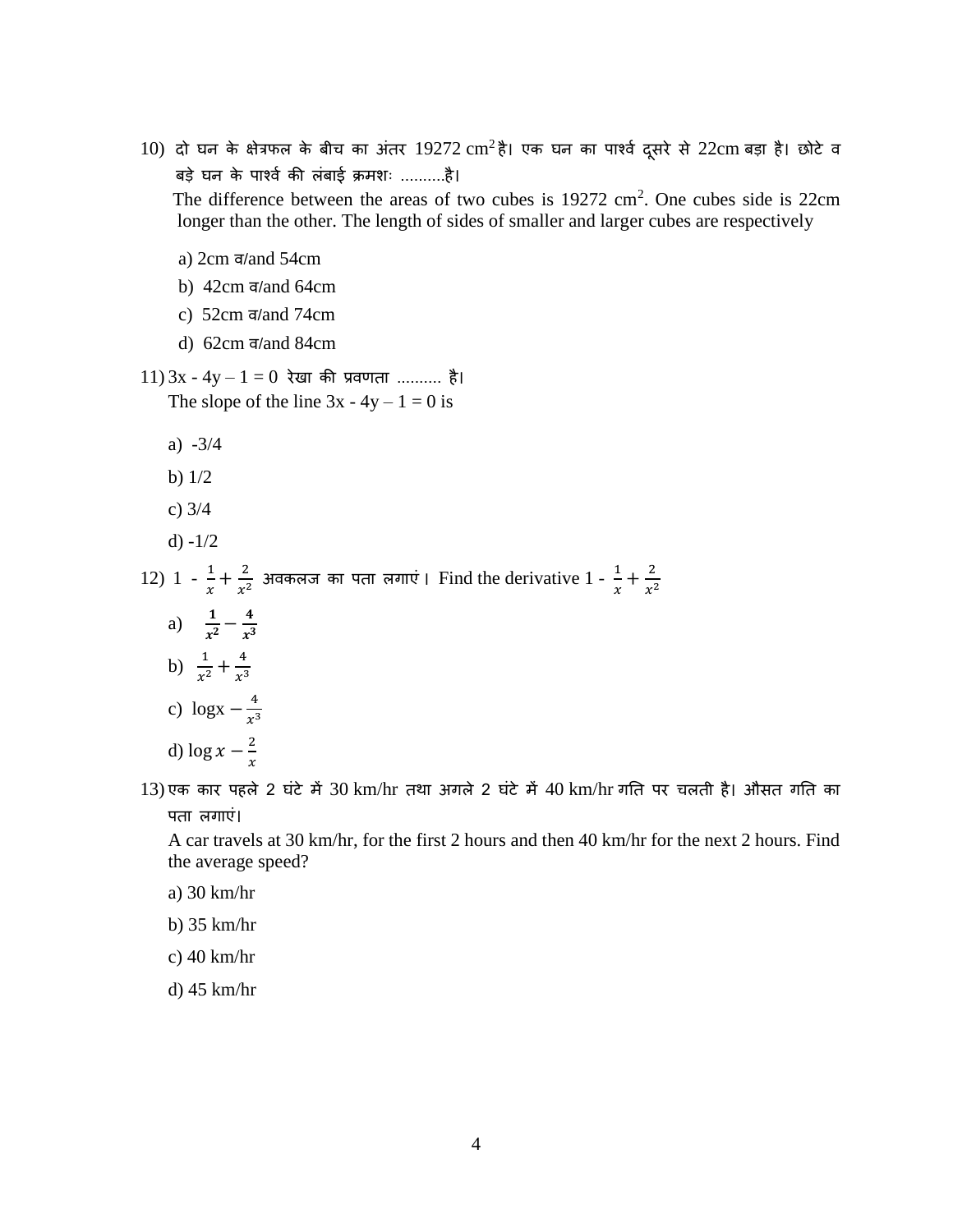- $14)$  x के संबंध में  $x\sqrt{x}$  का अवकलज ............ है। The derivative of  $x\sqrt{x}$  with respect to x is
	- a)  $\sqrt{x}$
	- b)  $(2/3)\sqrt{x}$
	- c) (3/2)  $\sqrt{x}$
	- d)  $(1/2)\sqrt{x}$
- $15)$   $A(6,4)$ ,  $B(3,0)$  व  $C(-1,3)$  के शीर्ष से युक्त त्रिकोण ........... है।
	- The triangle with vertices  $A(6,4)$ ,  $B(3,0)$  and  $C(-1,3)$  is ?
	- a) समबाहु/Equilateral
	- b) समद्ववबाहु/ isosceles
	- c) अधधक कोण/obtuse
	- d) ववर्मबाहु/Scalene
- 16) 0.7777 का दशमलव रूप .......... है। Decimal form of 0.7777... is
	- a) 7/10
	- b) 14/15
	- c) 14/17
	- d) 7/9
- $17$ ) एक खरा सिक्का लेने पर, याने कि हेड की प्रायिकता, टेल की प्रायिकता=  $0.5$  है। लगातार एक के बाद  $3$ टेल आने की प्रातयकता .......... है। Given a fair coin i.e probability of head equal to probability of tail  $= 0.5$ , the probability
	- of getting a sequence of 3 consecutive tail is
	- a) 1/2
	- b) 1/4
	- c) 3/8
	- d) 1/8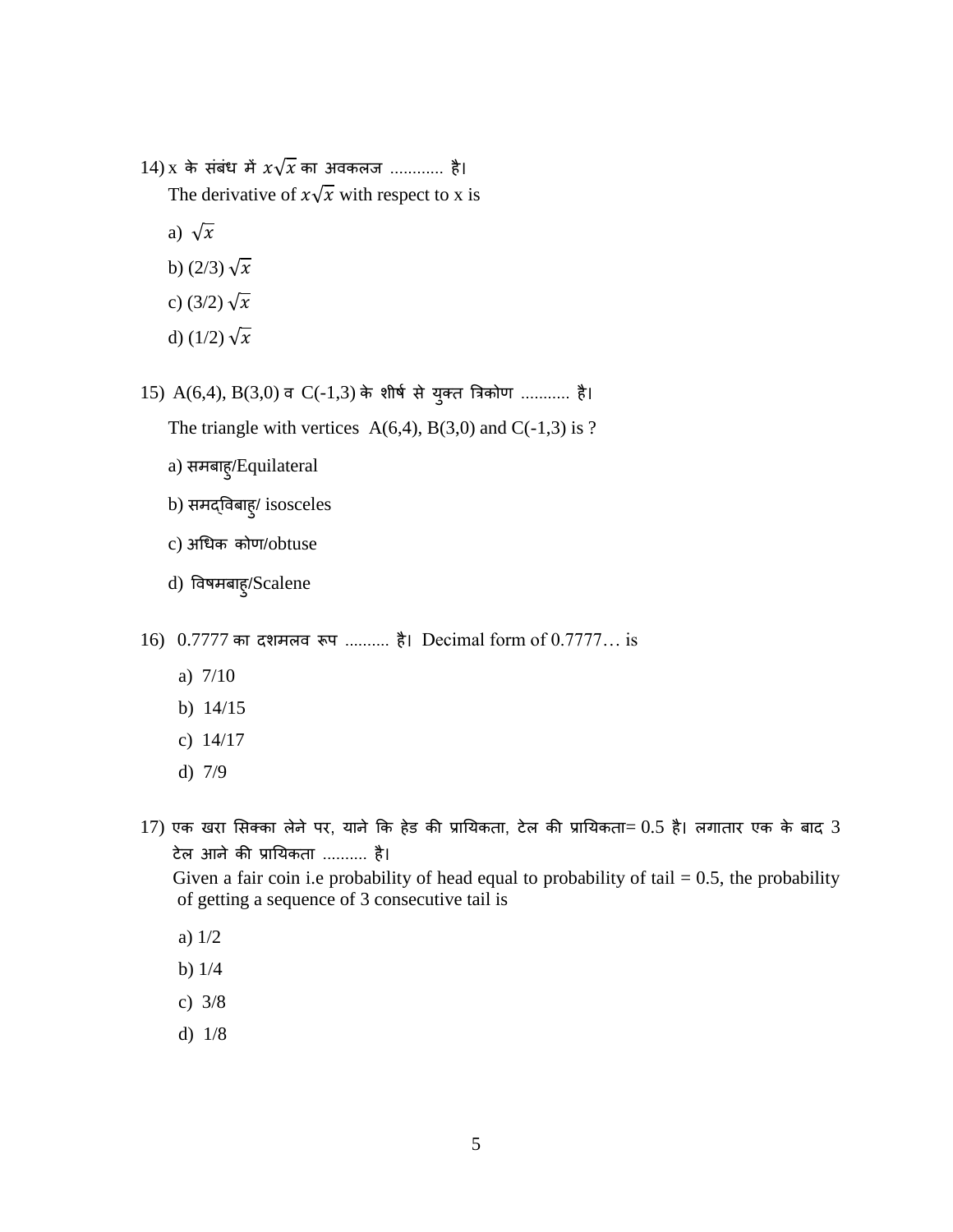18) राहुल अपने घर से स्कूल के बीच की कुछ दूरी साइकिल से तय करता है। 30km/h की औसत गति होने पर वह 20 मिनट देर से पहुंचता। तथापि 40km/h की गति में वह अपने स्कूल 10 मिनट पहले पहुंचता है। उसके घर व स्कूल के बीच की दूरी का पता लगाएं।

Rahul covers a certain distance between his home and school by cycle. Having an average speed of 30km/h, he is late by 20minutes. However with a speed of 40km/h, he reaches his school 10 minutes earlier. Find the distance between his house and school.

- a) 60km
- b) 50km
- c) 40km
- d) 20km
- 19) एक आयत की लंबाई व चौड़ाई का अनुपात क्रमशः 5:2 है। उसके पररमाप व क्षेत्रफल का अनुपात 1:3 है। आयत की लंबाई ककतनी है?

The ratio of length and breadth of rectangle is 5:2 respectively. The respective ratio of its perimeter and area is 1:3. What is the length of the rectangle?

- a) 27 यूतनट/units
- b) 32 यूतनट/units
- c) 21 यूतनट/units
- d) 2 यूतनट/units
- 20) 12 पॉइंट से, जजसमें से 8 संरेख हैं, खींची जा सकने योग्य ऋजुरेखाओं की संख्या ....... है। The number of straight lines that can be drawn out of 12 points of which 8 are collinear is
	- a) 38
	- b) 39
	- c)  $40$
	- d) 66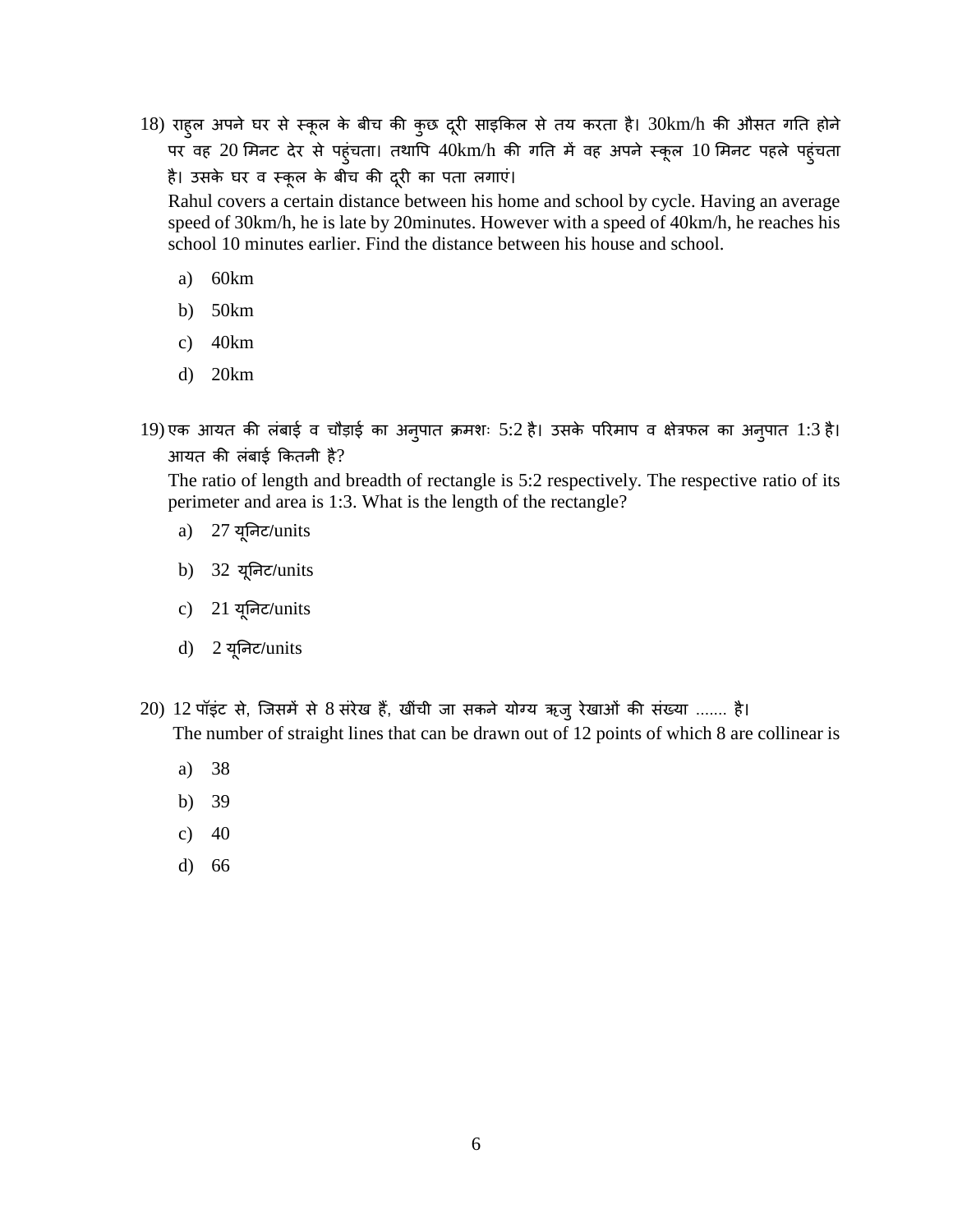- e)
- 21) 6 पुरुष व 7 महिलाओं के ग्रुप से कितने प्रकार से 3 पुरुष व 3 महिलाओं से युक्त एक 6 सदस्यीय की टीम बनाई जा सकती है?

 How many ways a 6-member team can be formed having 3 men and 3 ladies from a group of 6 men and 7 ladies?

- a) 700
- b) 720
- c) 120
- d) 840
- $22$ ) निम्नलिखित  $2x2$  स्क्यू-हर्मिशियन मेट्रिक्स से अभिलक्षणिक(आइगेन) मान पाने की संभाव्यता कितनी है? Which of the following is a possibility for the eigen values of a 2x2 Skew-Hermitian matrix?
	- a) 0,1
	- b)  $0,I$
	- c)  $1,-1$
	- d) 1+I, 1-i
- $23)$   $\mathrm{x}_1,\mathrm{x}_2,\mathrm{x}_3$ समष्टि में एक सिलिंडर  $x_1^2+x_2^2=1$  मानें। तब, सिलिंडर पर संभाव्य अल्पांतरी (जियोडेसिक) .......... का भाग है।

Consider a cylinder  $x_1^2 + x_2^2 = 1$  in the x<sub>1</sub>, x<sub>2</sub>, x<sub>3</sub> space. Then the possible geodesic on the cylinder are part of

- a) मात्र ऋजुरेखाएं/Only straight lines
- b) मात्र वृत्त/Only circles
- c) मात्र सवपषल/Only spirals
- d) ऋजुरेखाएं या वृत्त या सर्पिल/Straight lines or circles or spirals.
- 24) यदि एक वृत्त की वक्रता त्रिज्या R है, तब वृत्त में किसी एक बिंद् पर वक्रता ............. है। If the radius of curvature of a circle is R, then at any point on the circle, the curvature is
	- a) R
	- b)  $1/R$
	- c)  $0$
	- d) ∞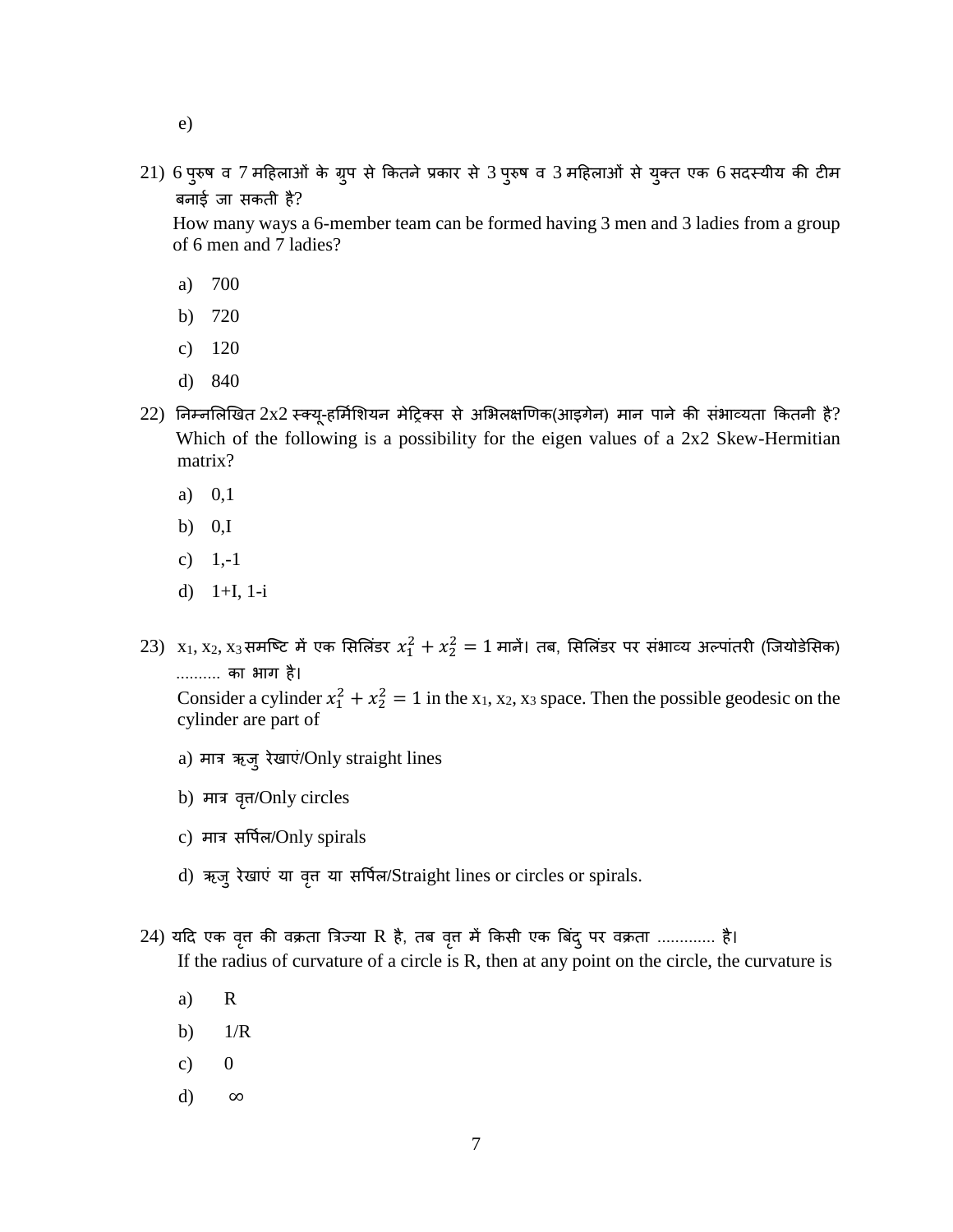- $25)$  यदि P व Q ऊर्ध्वाधर समतल की दो बिंदुएं हैं और यदि हम एक वक्र को ऊर्ध्वाधर समतल में घर्षणरहित वायर मानें, तो न्यूनतम समय में P से Q तक बीड का फिसलन कर्व डाउण ........... है। If P and Q are two points in a vertical plane and if we think of a typical curve as a frictionless wire in a vertical plane, the curve down which a bead will slide from P to Q in the shortest time is
	- a) पैराबोला/Parabola
	- b) कैटेनरी/Catenary
	- c) ऋजुरेखा/Straight line
	- d) चक्रज/Cycloid
- 26) श्रेणी  $\sum_{n=0}^{\infty} \frac{x^n}{n!}$  $\frac{x^n}{n!} = 1 + x + \frac{x^2}{2!}$ 2!  $\sum_{n=0}^{\infty}\frac{x^{n}}{n!}=1+x+\frac{x^{2}}{2!}+\cdots$  की अभिसरण त्रिज्या ................ है। The radius of convergence of the series  $\sum_{n=0}^{\infty} \frac{x^n}{n!}$  $\frac{x^n}{n!} = 1 + x + \frac{x^2}{2!}$ 2!  $\sum_{n=0}^{\infty} \frac{x^{n}}{n!} = 1 + x + \frac{x^{2}}{2!} + \cdots$ 
	- a) ∞
	- b) 0
	- c)  $1$
	- d) E
- 27) तनम्नसलणखत में से कौन-सी उजक्त सही है, जहां z सजम्मश्र चर सूधचत करता है।

Which of the following statements is correct, where z denotes the complex variable?

- a) Sin z व Cos z पररबद्ध हैं/Sin z and Cos z are bounded.
- b) Sin z परिबद्ध है, किंत् Cos z अपरिब्ध है/Sin z is bounded, but Cos z is unbounded.
- c) Sin z अपरिब्ध है, किंतु Cos z परिबद्ध है/Sin z is unbounded, but Cos z is bounded.
- d)  $|e^{1+i}| < 3$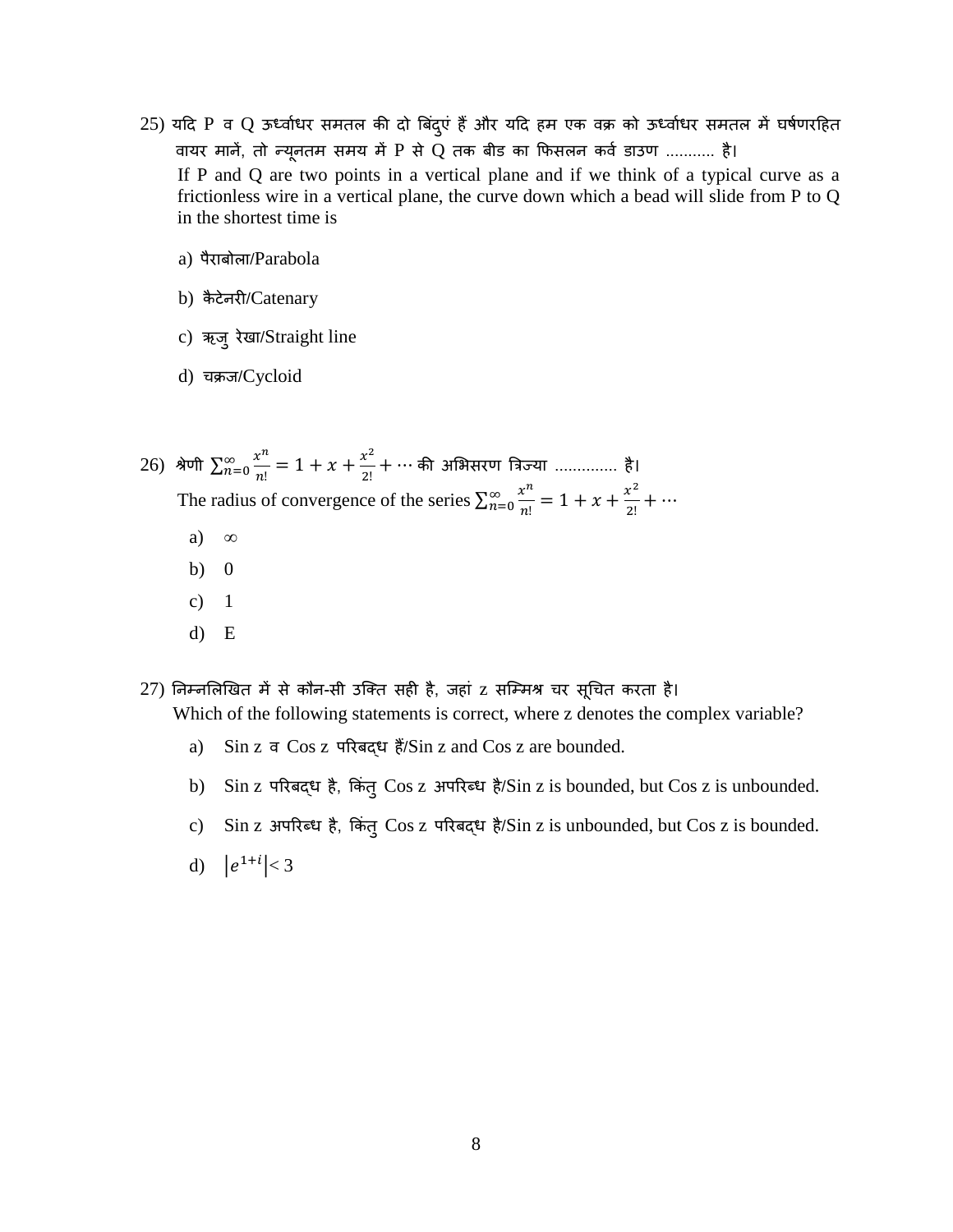- $28)$   $P(z)$  को डिग्री  $d\geq 2$  का बहुपद मानें। पावर श्रेणी  $\sum_{n=1}^{\infty}\,P(n)z^{n}$  की अभिसरण त्रिज्या ........ है। Let  $P(z)$  be a polynomial of degree  $d \ge 2$ . The radius of convergence of the power series  $\sum_{n=1}^{\infty} P(n)z^n$  is
	- a) 1
	- b) 0
	- c)  $\infty$
	- d) d पर आधश्रत/dependent on d

29) 
$$
\int_{|z+1|=2} \frac{z^2}{4-z^2} dz
$$
 ............. $\pi \arctan \frac{z^2}{1-z+1}=2 \frac{z^2}{4-z^2} dz$  is equal to  
\na) 0  
\nb)  $2\pi i$   
\nc)  $-2\pi i$   
\nd) 1

30) 
$$
D_1 = \begin{vmatrix} a & b & c \\ x & y & z \\ p & q & r \end{vmatrix} \neq D_2 = \begin{vmatrix} -x & a & -p \\ y & -b & q \\ z & -c & r \end{vmatrix} \neq D_n
$$
 and  $\overline{D_1} = \begin{vmatrix} a & b & c \\ x & y & z \\ p & q & r \end{vmatrix}$  and  $D_2 = \begin{vmatrix} -x & a & -p \\ y & -b & q \\ z & -c & r \end{vmatrix}$ . Then  
\na)  $D_1 = D_2$   
\nb)  $D_1 = 2D_2$   
\nc)  $2D_1 = D_2$   
\nd)  $D_1 = -D_2$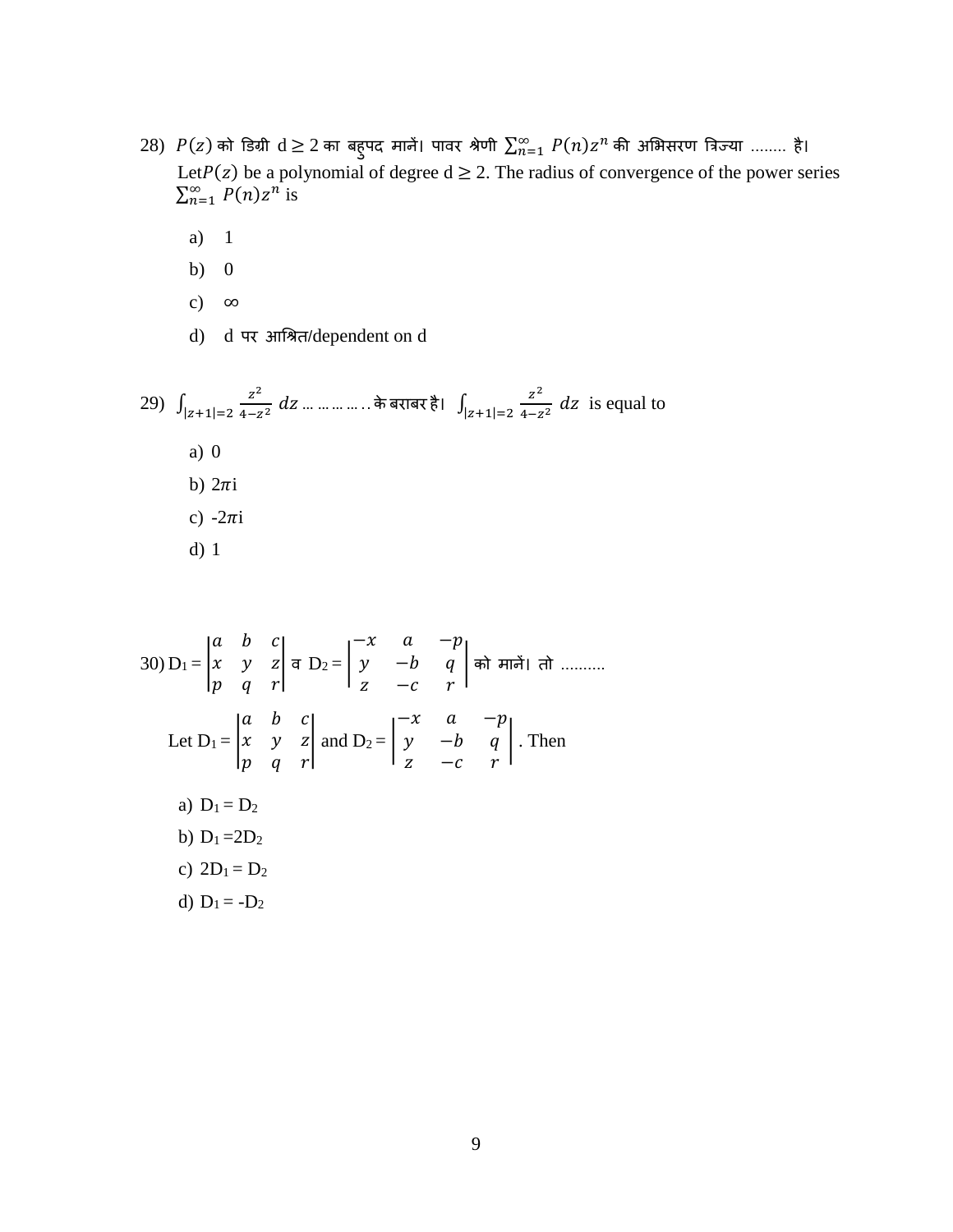31) अनुक्रम 61,52,63,94......18,001,121में छूटी हुई संख्या का पता लगाएं।

Find the missing number in the sequence 61,52,63,94......18,001,121

- a) 46
- b) 70
- c) 66
- d) 44
- $32)$  यदि  $a_i$ , $b_i$  &  $c_i$  भिन्न हैं, तो  $(a_1+a_2+a_3)$   $(b_1+b_2+b_3+b_4)$   $(c_1+c_2+c_3+c_4+c_5)$  के ग्**णनफल प्रसरण में** कितने पद होंगे?

If  $a_i, b_i \& c_i$  are distinct, how many terms will the expansion of the product  $(a_1+a_2+a_3)$  $(b_1+b_2+b_3+b_4)$   $(c_1+c_2+c_3+c_4+c_5)$  contain?

- a) 12
- b) 30
- c) 23
- d) 60

33)  $4^0 + 4^2 + 4^{-2} + 4^{1/2} + 4^{-1/2}$  is

$$
a)\,4^0
$$

- b)  $4^{2^{\frac{1}{2}}} + 4^{-2^{\frac{1}{2}}} +$
- c)  $19\frac{9}{16}$
- d)  $22\frac{9}{16}$

34)  $2^{17} x 3^2 x 5^{14} x 7$  में कितने अंक हैं? How many digits are there in  $2^{17} x 3^2 x 5^{14} x 7$ 

- a) 14
- b) 17
- c) 16
- d) 15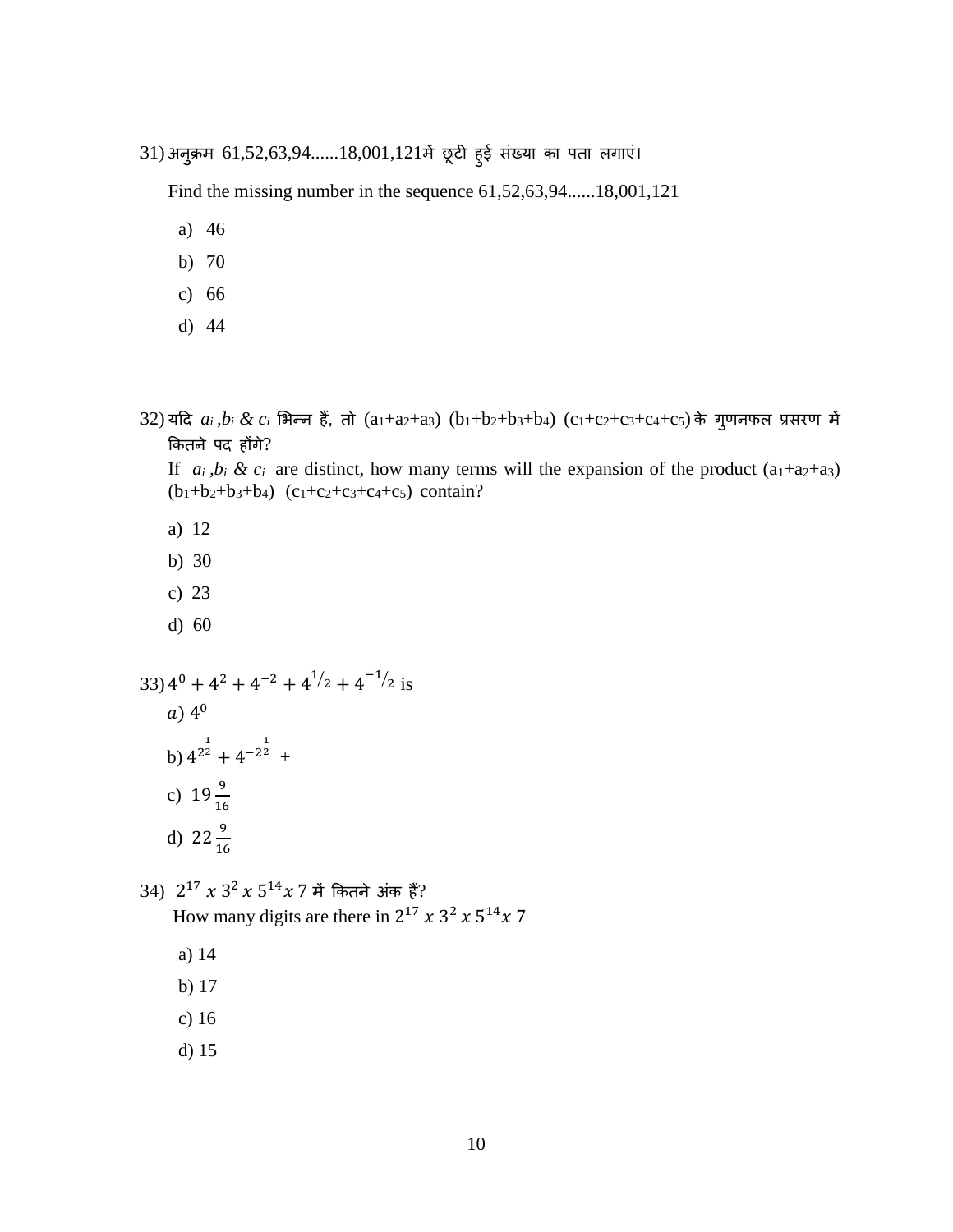35)  $\varphi(x) \to \int_0^1 (3x - 2) \varphi(t) dt - 0$  $\int_{0}^{\pi}(3x-2)\varphi(t)dt-0$  समाग समाकलन समीकरण में ................है। The homogeneous integral equation  $\varphi(x) \to \int_0^1 (3x - 2) \varphi(t) dt - 0$  $\int_0^1 (3x-2)\varphi(t)dt - 0$  has a) एक असभलक्षणणक संख्या/One characteristic number b)तीन असभलक्षणणक संख्या/Three characteristic numbers

- c) दो अभिलक्षणिक संख्या/Two characteristic numbers
- d) कोई असभलक्षणणक संख्या नहीं/No characteristic number
- $36$ ) निम्नलिखित संख्याओं में पूर्ण वर्ग कौन-सा है? Which of the following numbers is a perfect square
	- a) 3063126
	- b) 2042122
	- c) 1022121
	- d) 4083128

37) 
$$
\text{tr}(\overline{v}) = \begin{vmatrix} 1 & 1+x & 1+x^2 \\ 1 & 1+y & 1+y^2 \\ 1 & 1+z & 1+z^2 \end{vmatrix}
$$
   
\n
$$
\text{The determinant } \begin{vmatrix} 1 & 1+x & 1+x^2 \\ 1 & 1+y & 1+x^2 \\ 1 & 1+z & 1+z^2 \end{vmatrix} \text{ is equal to:}
$$

a) 
$$
(z - y)(z - x)(y - x)
$$

b) 
$$
(x - y)(x - z)(y - z)
$$

- c)  $(x y)^2 (y z)^2 (z x)^2$
- d)  $(x^2 y^2)(y^2 z^2)(z^2 x^2)$

 $38)$   $\rm A, B$  को  $\it n$   $\rm x$   $\it n$  मैट्रिक्स मानें, जिससे कि  $\rm BA + B^2$  = I- $\rm BA^2$ हो, जहां I,  $\it n$   $\rm x$   $\it n$  तत्समक आव्यूह है। तनम्नसलणखत में से कौन-सा हमेशा सही है। Let A, B be *n* x *n* matrices such that  $BA+B^2 = I-BA^2$  where I is the *n* x *n* identity matrix.

Which of the following is always true?

- a) A व्युत्क्रमणीय है/A is non-singular
- b) B व्युत्क्रमणीय है/B is non-singular
- c) A+B व्युत्क्रमणीय है/A+B is non-singular
- d) AB व्युत्क्रमणीय है/AB is non-singular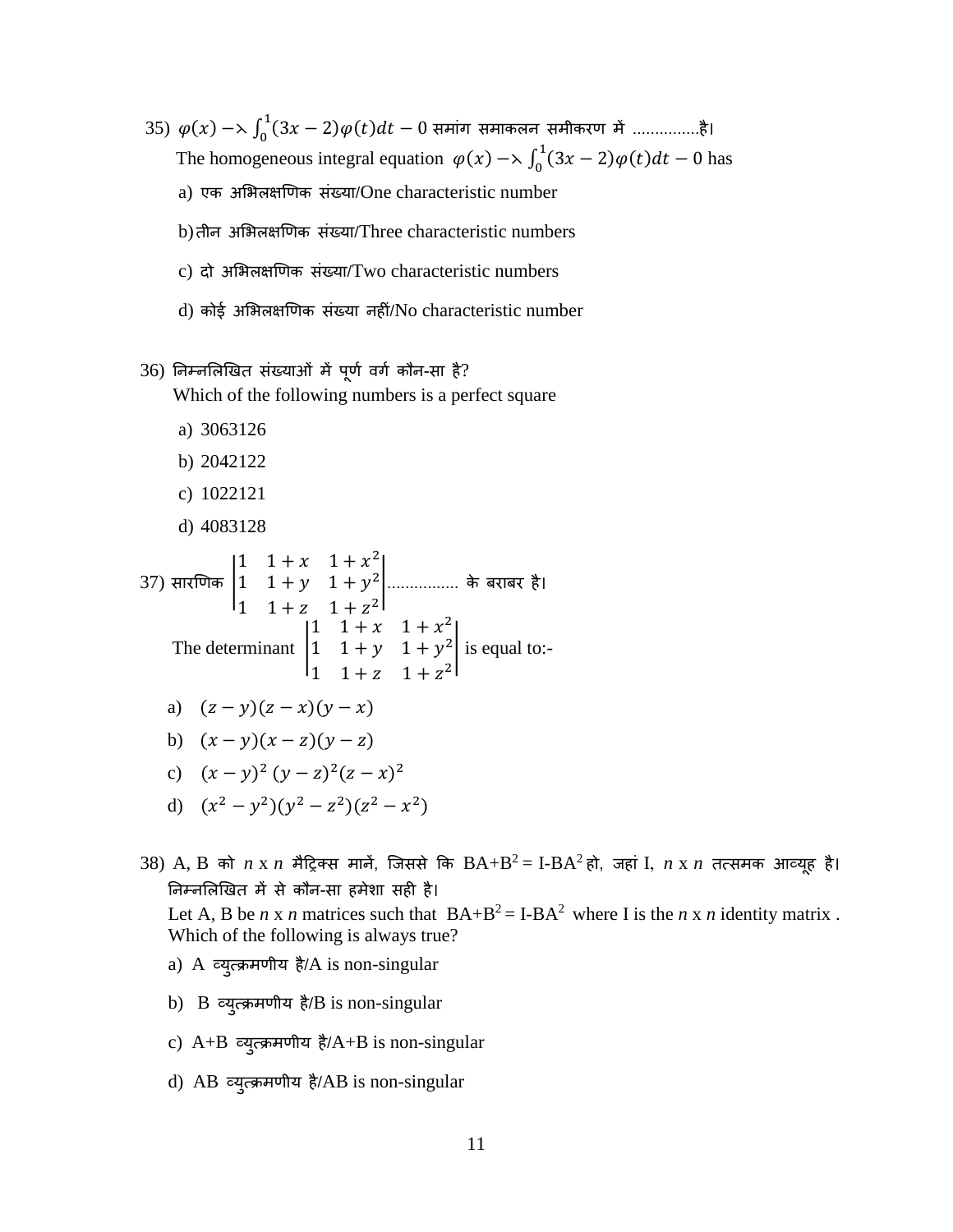$39$ ) $m$  व  $n$  को दो धनात्मक पूर्णांक माने, जिससे कि  $m + n + mn = 118$  हो। तब  $m + n$  का मान ........ है।

Let *m* and *n* be two positive integers such that  $m + n + mn = 118$ . Then the value of  $m +$ n is

- a) अदवितीयतः निर्धारित नहीं /Not uniquely determined
- b) 18
- c) 22
- d) 20
- $40)$   $10,000$  से कम कितने ऋणेतर पूर्णांक हैं, जिससे कि संख्या के अंकों का कुल योग तीन से विभाज्य हो?

How many non-negative integers less than 10,000 are there such that the sum of the digits of the number is divisible by three?

- a) 1112
- b) 2213
- c) 2223
- d) 3334
- $41)$  छात्रों के भाषा सर्वेक्षण पर यह पाया गया कि  $80$  छात्र अंग्रेजी, 60 फ्रेंच, 50 जर्मन, 30 अंग्रेंजी व फ्रेंच, 20 फ्रेंच व जर्मन, 15 अंग्रेज़ी व जर्मन तथा 10 छात्र तीनों भाषाएं जानते हैं। कितने छात्र कम-से-कम एक भाषा जानते हैं?

In a language survey of students it is found that 80 students know English, 60 know French, 50 know German, 30 know English and French, 20 know French and German, 15 know English and German and 10 student know all the three languages. How many students know at least one language.

- a) 135
- b) 30
- c) 10
- d) 45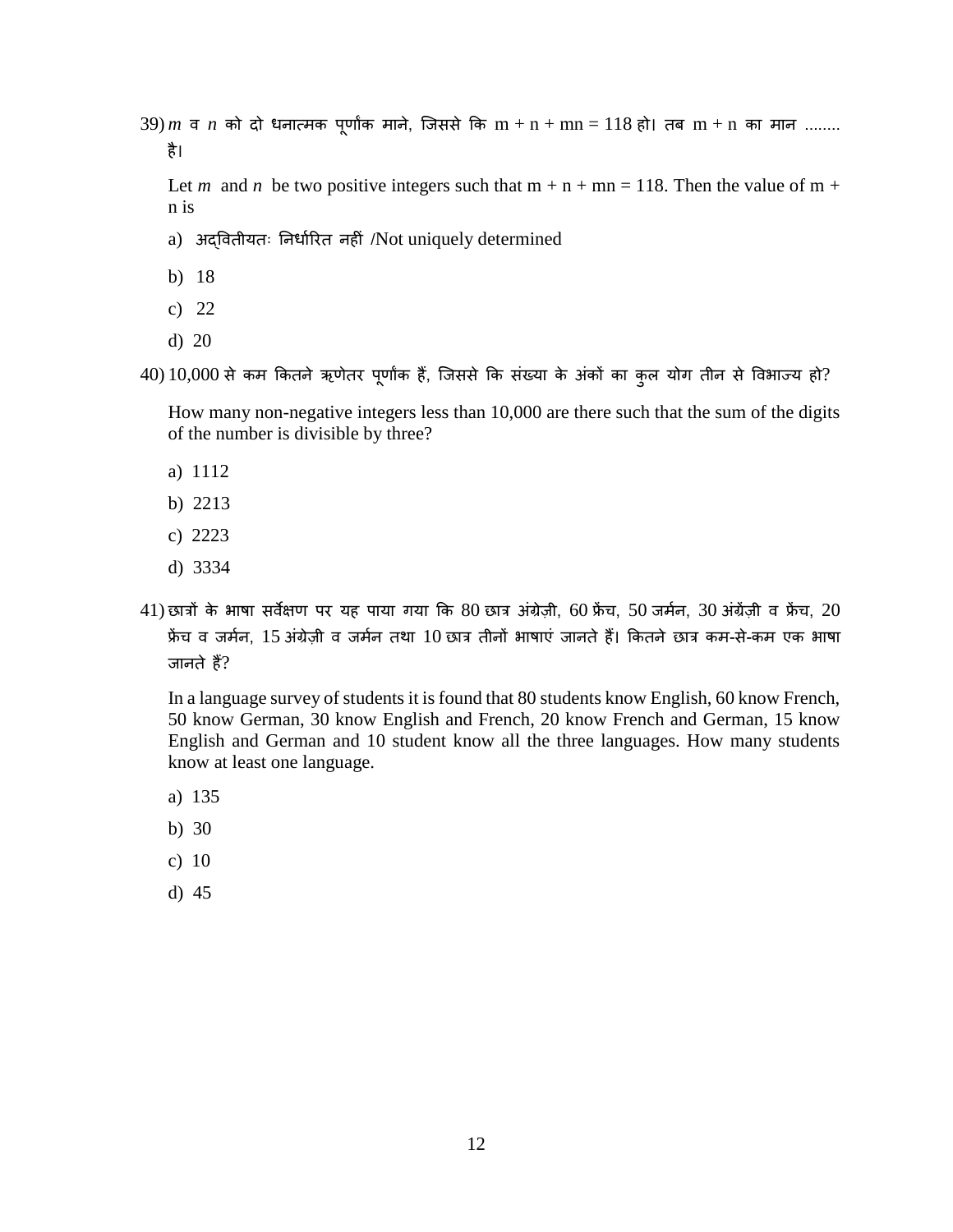$42$ ) एक सौंदर्य प्रतियोगिता में आधे विशेषज्ञों ने Mr. A को वोट किया तथा दो तिहाई ने Mr. B को वोट किया।  $10$  ने दोनों के लिए वोट किया तथा 6 ने दोनों को वोट नहीं किया। कुल मिलाकर कितने विशेषज्ञ थे?

In a beauty contest half the number of experts voted for Mr. A and two third voted for Mr. B. 10 voted for both and 6 did not vote for either. How many experts were there in all?

- a) 18
- b) 36
- c) 24
- d) 16
- 43) एक कमरे में 2 हरी कुर्सियां, 3 पीली कुर्सियां तथा 4 नीली कुर्सियां हैं। राम कितने तरीके से 3 कुर्सियों का चयन कर सकते हैं, जिससे कि एक पीली कुर्सी उसमें शामिल हो सके।

In a room there are 2 green chairs, 3 yellow chairs and 4 blue chairs. In how many ways can Ram choose 3 chairs so that at least one yellow chair is included.

- a) 3
- b) 64
- c) 64
- d) 84
- 44) एक बैंक के लॉकर में 3 डिजिट लॉक है। महेश अपना पासवर्ड भूल गया तथा हर संभव संयोजन बनाने की कोशिश कर रहा था। प्रत्येक यत्न के लिए वह 6 सेकंड ले रहा था। समस्या यह थी कि प्रत्येक अंक  $0$  से 9 तक हैं। सभी संयोजन से कोसशश करने के सलए ककतना समय चादहए होगा?

A locker in a bank has 3 digit lock. Mahesh forgot his password and was trying all possible combinations. He took 6 seconds for each try. The problem was that each digit can be from 0 to 9. How much time will be needed to try all combinations.

- a) 90 समनट/ minutes
- b) 120 समनट/minutes
- c) 60 समनट/minutes
- d) 100 समनट/minutes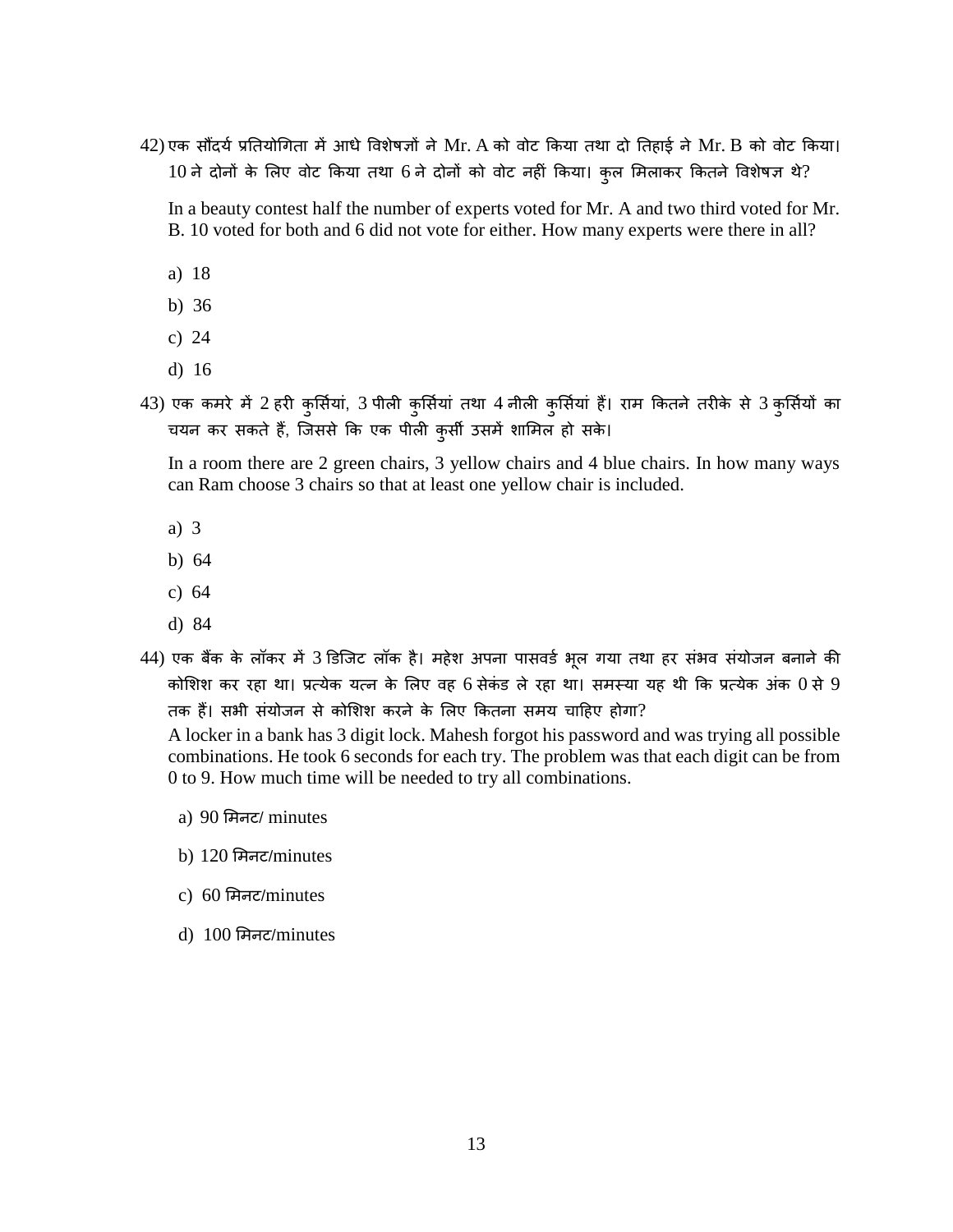45) एक स्कूल में छः अच्छे तैराक हैं। एक 4 व्यजक्त ररले प्रततयोधगता के सलए तैराकों को चुनने व व्यवजस्थत करने के ककतने तरीके हैं?

There are six good swimmers in a school. Find the number of ways of choosing and arranging the swimmers for a 4 man relay event.

- a) 180
- b) 360
- c) 240
- d) 720

 $(46)$   $(x+5)^{14}$ के प्रसरण में  $x^9$ का गुणांक कितना है?

What is the coefficient of  $x^9$  in the expansion of  $(x+5)^{14}$ ?

- a)  $5^5$ x 14C<sub>5</sub>
- b) 5! x 14C<sup>6</sup>
- c) 14C<sup>5</sup>
- d)  $5^9x14C_9$
- 47) तनम्नसलणखत सीमांत में से कौन-सा ववद्यमान नहीं है? Which of the following limit does not exist?
	- a)  $\lim_{z \to 0} |z|^2$ b)  $\lim_{z\to 0} e^z$ c)  $\lim_{z\to 0} \frac{\overline{z}}{z}$  $\frac{z}{z}$
	- d)  $\lim_{z\to 0} \sin(z)$

48) 
$$
\int_{|z|=1} e^{\cos(z)} dz =
$$
  
a) I  
b) -I  
c) 1

d) 0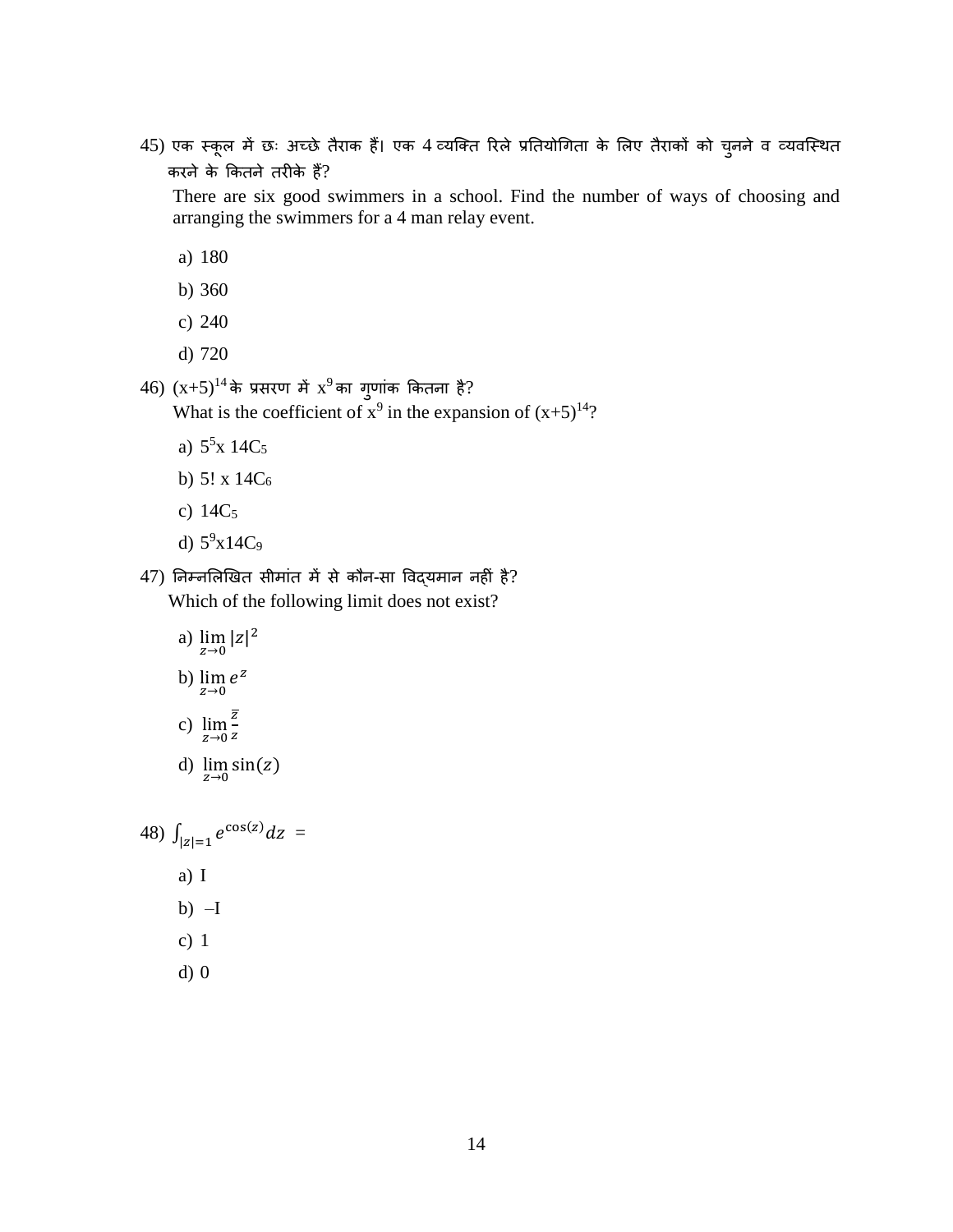49) 
$$
\lim_{n \to \infty} \left( \frac{2 + \sin n}{n - 1} \right) =
$$
  
a) -2  
b) 2  
c) 0  
d)  $\alpha$ 

- 50) मान लीजिए गेहूं के एक दाने को शतरंज बोर्ड के पहले चत्वर में, दो को दूसरे, चार को तीसरे, आठ को चौथे आदि में रखा गया है। तो 8x8 के शतरंज बोर्ड में रखे गए दानों की कुल संख्या ........... है। Let one grain of wheat be placed on the first square of a chess board, two on the second, four on the third, eight on the fourth etc. Then the total number of grains placed on a 8x8 chess board is
	- $a)$  $63 - 1$
	- $b)$  $64 - 1$
	- $c)$ 2<sup>64</sup>
	- d)  $64^2$

 $51)$ मान लीजिए  $J$ , सभी प्रविष्टियों को  $1$  के साथ  $n\times n$  कोटि के मैट्रिक्स को सूचित करता है। तथा  $B$  एक  $3n\times 3n$  मैट्रिक्स है जिसे  $\mathrm{B} = \vert$  $0 \t0 \tJ$  $0$   $J$   $0$  0 0 ] द्वारा दिखाया गया है। B का रैंक ............है। Let J denotes the matrix of order  $n \times n$  with all entries 1 and let B be a  $3n \times 3n$  matrix given by  $B = |$  $0 \t0 \tJ$  $0$   $J$   $0$  0 0 ] . Then the rank of B is a) 3

- b) 3n-1
- c) 2
- d) 2n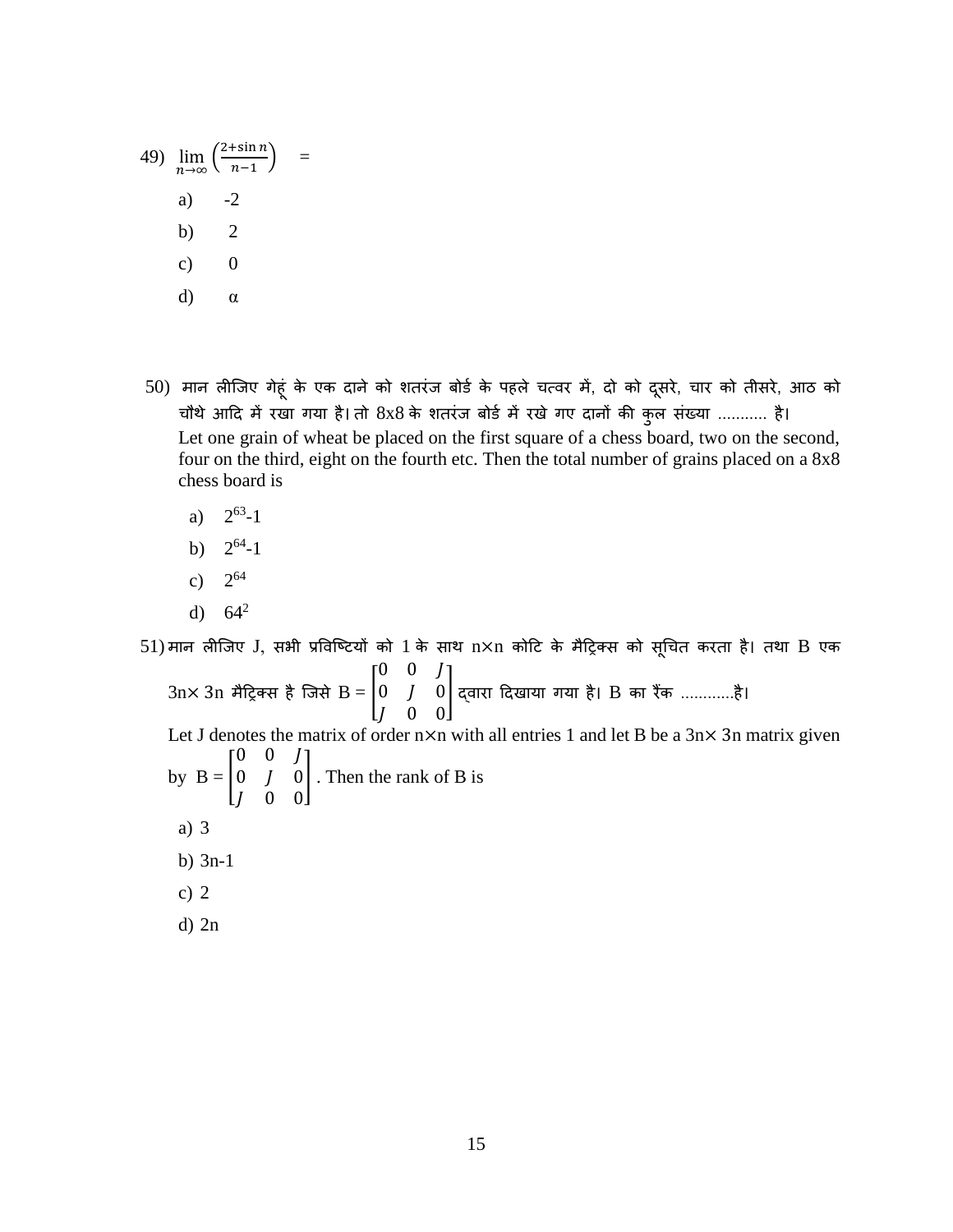- 52) सही उजक्त चुनें। यहां R वास्तववक संख्या तथा C सजम्मश्र संख्या को सूधचत करता है। Choose the correct statement. Here R denotes the set of Real numbers and C denotes the set of Complex numbers
	- $a)$  तीन सदिश  $(1,3,2), (1,$  -7, -8) व  $(2,1,$  -1),  ${\rm R}^{3}$ में एकघाततः स्वतंत्र हैं

Three vectors  $(1,3,2)$ ,  $(1, -7, -8)$  and  $(2,1, -1)$  are linearly independent in  $\mathbb{R}^3$ .

 $b)$   $\{(1,1), (1,-1), (1,0)\}$   $R$  पर  $R^2$  के लिए आधार बनाता है

 $\{(1,1), (1,-1), (1,0)\}\)$  forms a basis for  $\mathbb{R}^2$  over R.

- c)  $\{I, i\}$  C पर C के लिए आधार बनाता है/ $\{I, i\}$  forms a basis for C over C.
- $d)$   $\{(1,1), (1, -1)\}$  R पर  $R^2$ के लिए आधार बनाता है

 $\{(1,1), (1, -1)\}\)$  forms a basis for  $\mathbb{R}^2$  over R.

 $53)$  मानें कि  $\rm n$  ≥ $\rm 2$  के साथ  $\rm A$  व  $\rm B$   $\rm n\times n$  वास्तविक मैटि्क्स हैं। निम्नलिखित में से कौन-सा इम्प्लिकेशन वैध है?

Let A and B be n×n real matrices with  $n \geq 2$ . Which of the following implication is valid?

- a) rank  $(A+B)$  = rank  $(A)$  + rank  $(B)$ .
- b) rank  $(A+B) \leq$ rank  $(A)$  + rank  $(B)$ .
- c) rank  $(A+B) = min \{rank (A), rank (B)\}.$
- d) rank  $(A+B)=$  max {rank  $(A)$ , rank  $(B)$ }.
- 54) तीन कलश में दी गई वस्तुएं नीचे दी गई हैं।
	- The contents of three urns are given below. कलश/Urn I – 4 काले गेंद/black balls, 4 लाल गेंद/red balls कलश/Urn II – 3 काले गेंद/black balls, 5 लाल गेंद/red balls कलश/Urn III–5काले गेंद/black balls, 3 लाल गेंद/red balls

यादृच्छिक रूप से, एक कलश को चुना जाता है तथा उससे एक गेंद निकाला जाता है। यदि चुना गया गेंद लाल है तो, उसके कलश III से होने की प्रातयकता .........है।

 An urn is chosen at random and a ball is drawn from it. If the chosen ball is red, then the probability that it is from urn III is,

- a) 3/8
- b) 3/4
- c) 1/4
- d)  $1/3$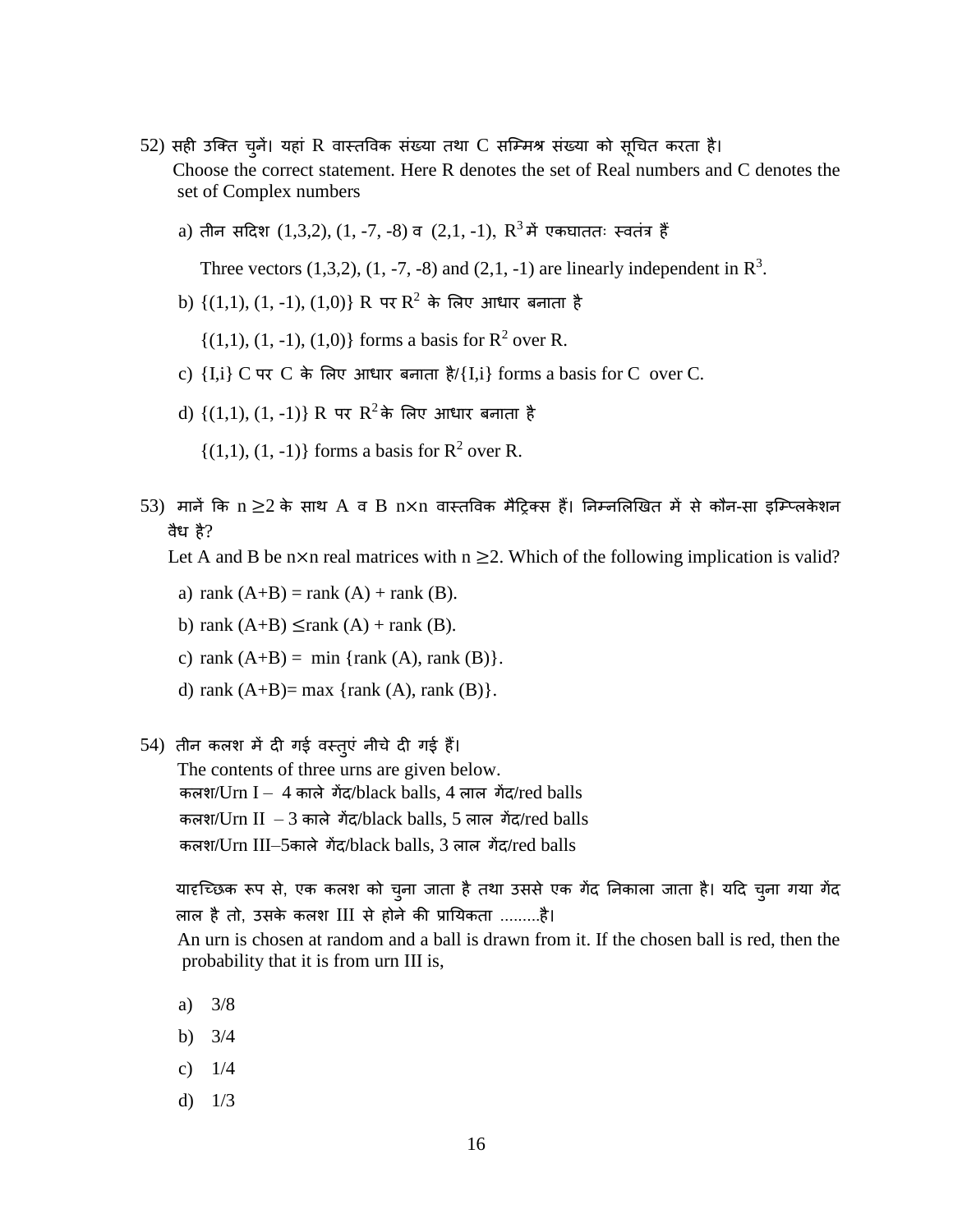55) परिशुद्ध गोलाबारी में लक्ष्य पर किसी बम के विस्फोटन की संभावना 50% है। लक्ष्य के पूर्ण विनाश के लिए दो बार निशाना सही लगाने की ज़रूरत है। तो 99% या पूरे लक्ष्य को साधने के लिए कम-से-कम ......... बम डालना होगा।

In a precision bombing attack there is a 50% chance that any one bomb will strike the target. Two direct hits are required to destroy the target completely. Then the minimum number of bombs that must be dropped to give a 99% chance or better of completely destroying the target is

- a) 8
- b) 11
- c) 10
- d) 12
- 56) प्रत्येक घंटे औसतन 20 उपभोक्ता एक कपड़े की दुकान में पहुंचते हैं। अगले 10 मिनट में कोई उपभोक्ता द्कान में नहीं आएगा, इसकी प्रायिकता ........... है।[e<sup>-5/3</sup>≈ 0.1888]

On an average 20 customers arrive at a garment shop every hour. Then the probability that no customer will arrive during the next 10 minutes.  $[e^{-5/3} \approx 0.1888]$ 

- a) 0.0357
- b) 0.8116
- c) 0.1415
- d) 0.0017

57) $a$  व  $b$  के किस मान पर दो पृष्ठ  $ax^2 - byz = (a+2)x$  व  $4x^2y + z^3 = 4$ , बिंदु  $(1,-1,2)$  पर एक दूसरे के लंबकोणीय होंगे।

For what values of a and b, the two surfaces  $ax^2 - byz = (a+2)x$  and  $4x^2y + z^3 = 4$  will be orthogonal to each other at the point (1,-1,2).

- a)  $a = 1$  &  $b = 5/2$
- b)  $a = 5/2 & b = 1$
- c)  $a = -5/2 & b = 1$
- d)  $a = -5/2$  &  $b = -1$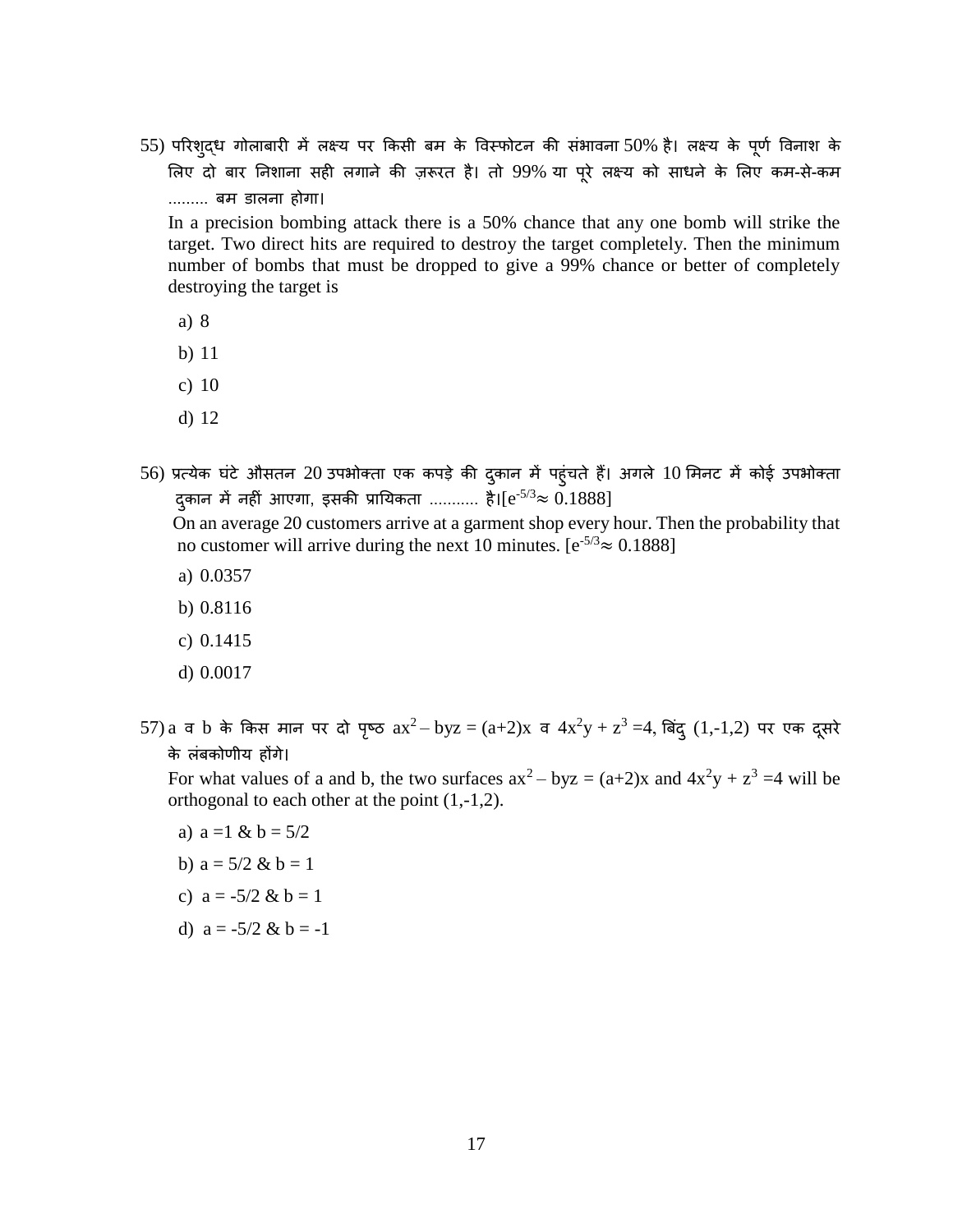58) 
$$
\lim_{n \to \infty} \left(1 - \frac{1}{n^2}\right)^n =
$$
  
a)  $e^{-1/2}$   
b) 1  
c)  $e^{-2}$   
d)  $e^{-1}$ 

- 59) अंतरिक्ष में किसी बिंदु के तापमान को  $T(x,y,z) = x^2 + y^2 z$  में दिया गया है। बिंदु  $(1,1,2)$  पर स्थित, एक कीट इस तरह से उड़ना चाहती है कि वह जितनी जल्दी हो सके गर्म हो सके। उसे किस दिशा में उड़ना चाहिए? The temperature of a point in pace is given by  $T(x,y,z) = x^2 + y^2 - z$ . An insect located at a point (1, 1, 2) desire to fly in such a way that it will get warm as soon as possible. In which direction should it move?
	- a)  $\frac{-2}{3}i + \frac{2}{3}$  $rac{2}{3}j-\frac{k}{3}$ 3 b)  $\frac{2}{3}i - \frac{2}{3}$  $rac{2}{3}j-\frac{k}{3}$ 3 c)  $\frac{2}{3}i + \frac{2}{3}$  $\frac{2}{3}j + \frac{k}{3}$ 3 d)  $\frac{2}{3}i + \frac{2}{3}$  $rac{2}{3}j-\frac{k}{3}$ 3
- $60$ ) एक दौरे के दौरान बिना टिकट के यात्रा करनवाले के पकड़े जाने की प्रायिकता  $0.1$  है। यदि एक यात्री  $4$ यात्राएं करता है, तो किसी एक यात्रा के दौरान उसके पकड़े जाने की प्रायिकता ......... है। The probability that a ticketless traveller is caught during a trip is 0.1. If the traveller makes 4 trips, the probability that he/she will be caught during atleast one of the trips is :
	- $a) 1 (0.9<sup>4</sup>)$
	- b)  $(1-0.9)^4$
	- c)  $1 (1 0.9)^4$
	- d)  $(0.9<sup>4</sup>)$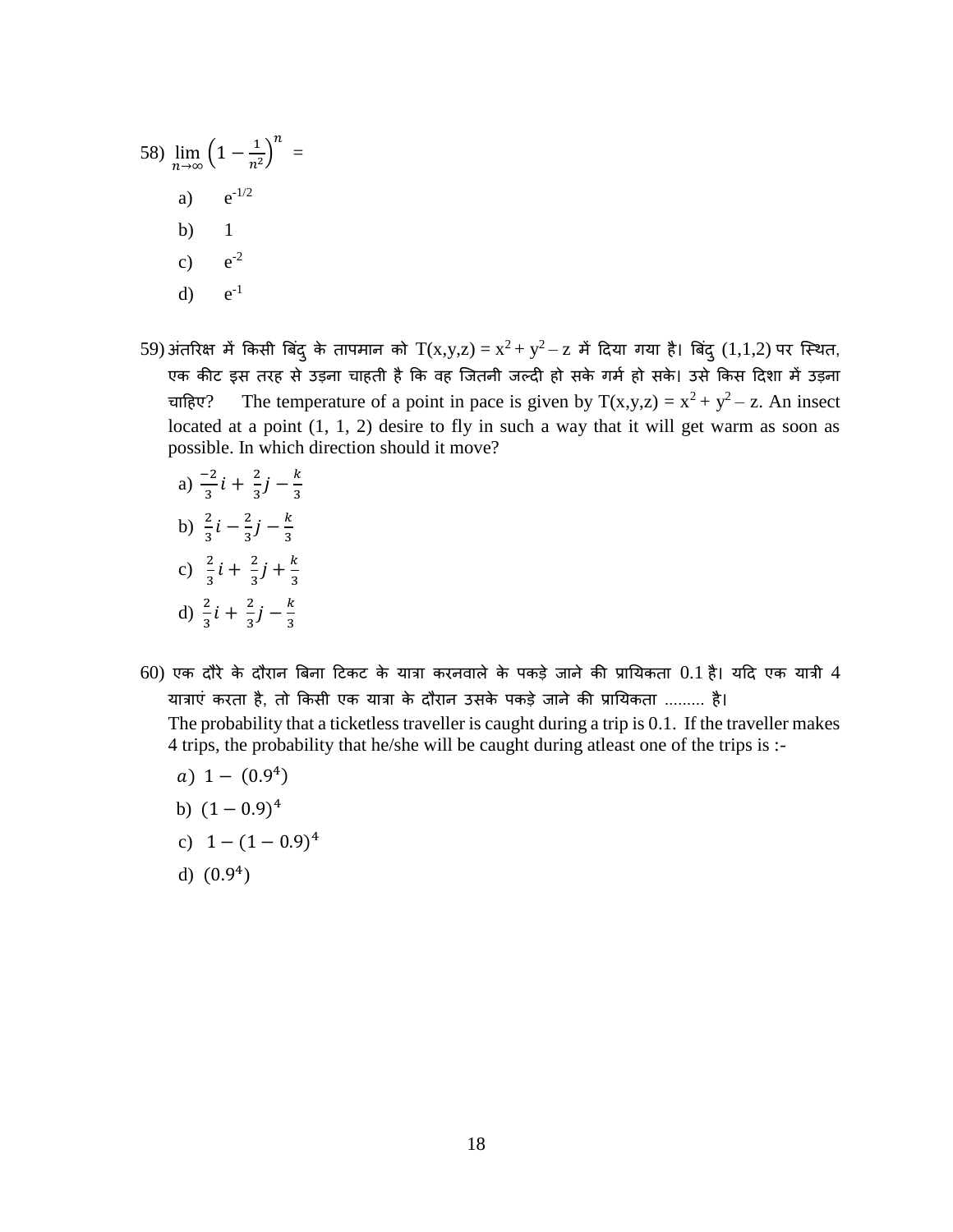- 61) यदि A, 15 अनुरेखण से युक्त एक 5 x 5 वास्तववक आव्यूह है तथा बीजीय बहुकता 2 के साथ A के आइगेन मान 2 व 3 हैं, तो A के सारणणक ......... के बराबर हैं। If A is a 5 x 5 real matrix with trace 15 and if 2 and 3 are eigen values of A, with algebraic multiplicity 2, then the determinant of A is equal to
	- a) 0
	- b) 24
	- c) 120
	- d) 180
- $62$ ) किसी समफलकी ठोस के लिए : पार्श्व की संख्या + शीर्षों की संख्या = कोर की संख्या + 2। ऐसे तीन भिन्न(एक दूसरे को न छूते हुए) वस्तुओं के लिए, पार्श्व + शीर्ष - कोर का कुल मान कितना है? For a certain regular solid : number of faces +number of vertices = number of edges+2. For three such distinct (not touching each other) objects, what is the total value of faces  $+$ vertices - edges
	- a) दो/Two
	- b) चार/ Four
	- c) छः/Six
	- d) शून्य/Zero
- $63$ ) जब एक बह्**पद**  $f(x)$  **को x-5 या x-3 या x-2 में विभाजित** किया जाता है, तो उसका शेषफल 1 रहता है। निम्नलिखित में से कौन-सा वह बहुपद होगा?

When a polynomial  $f(x)$  is divided by *x*-5 or *x*-3 or *x*-2 it leaves a remainder of 1. Which of the following would be polynomial?

- a)  $x3 10x^2 + 31x + 31$
- b)  $x3 10x^2 + 31x 29$
- c)  $x^3 10x^2 + 31x 31$
- d)  $x^3 10x^2 + 31x + 29$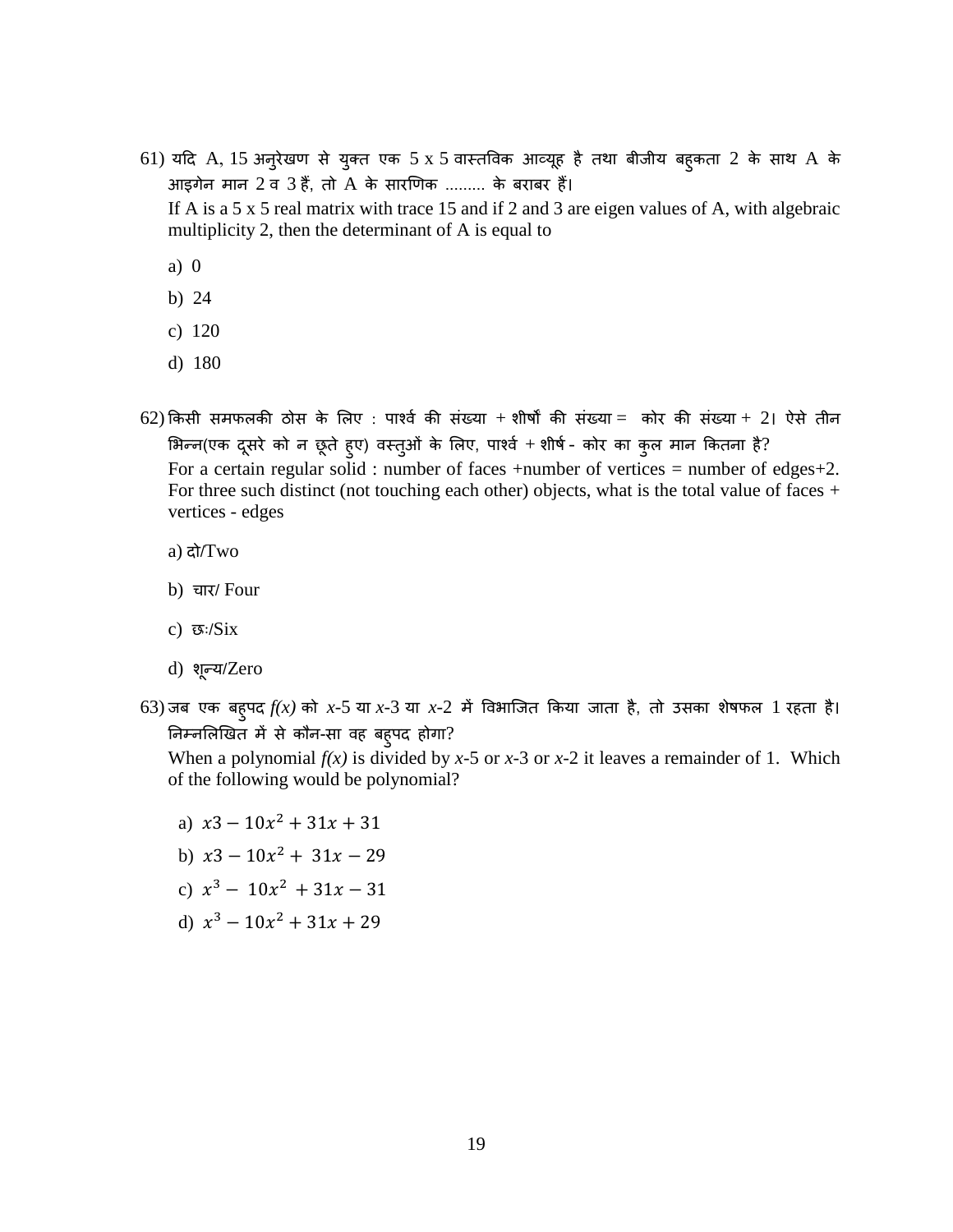64) एक साइकिल ट्यूब में की माध्य परिधि 200 cm तथा व्यास 6 cm का वृत्तीय अनुप्रस्थ काट है। ट्यूब को पूरी तरह से भरन के लिए आवश्यक जल का आयतन (cc में) कितना होगा, अनुमानित करें कि यह प्रसरित नहीं होगा।

A bicycle tube has a mean circumference of 200 cm and a circular cross section of diameter 6 cm. What is the approximate volume of water (in cc) required to completely fill the tube, assuming that it does not expand.

- a)  $1800\pi$
- b)  $1200\pi$
- c)  $3600\pi$
- d)  $600\pi$
- 65) एक दूधवाला, 90 लीटर दूध में  $\,$   $10$  लीटर पानी मिलाता है। कुल मात्रा का 5 $^{\overline{\mathfrak{q}}}$  हिस्सा बेचने के बाद, उसने जितनी मात्रा बेची है, उसी मात्रा में पानी मिलाता है। उसके द्वारा अब बेचे जानेवाले दूध में जल का अनुपात ............ होगा।

A milkman adds 10 litres of water in 90 litres of milk. After selling 1/5th of the total quantity, he adds water equals to the quantity he has sold. The proportion of water to milk he sells now would be:-

- a) 72:28
- b) 28:72
- c) 20:80
- d) 30: 70

66) 
$$
\begin{bmatrix} 3 & -1 & 0 \ -1 & 2 & -1 \ 0 & -1 & 3 \end{bmatrix}
$$
  $\stackrel{\text{4}}{7} \stackrel{\text{4}}{7} \stackrel{\text{4}}{7} \stackrel{\text{4}}{7} \stackrel{\text{4}}{7} \stackrel{\text{4}}{7} \stackrel{\text{4}}{7} \stackrel{\text{4}}{7} \stackrel{\text{4}}{7} \stackrel{\text{4}}{7} \stackrel{\text{4}}{7} \stackrel{\text{4}}{7} \stackrel{\text{4}}{7} \stackrel{\text{4}}{7} \stackrel{\text{4}}{7} \stackrel{\text{4}}{7} \stackrel{\text{4}}{7} \stackrel{\text{4}}{7} \stackrel{\text{4}}{7} \stackrel{\text{4}}{7} \stackrel{\text{4}}{7} \stackrel{\text{4}}{7} \stackrel{\text{4}}{7} \stackrel{\text{4}}{7} \stackrel{\text{4}}{7} \stackrel{\text{4}}{7} \stackrel{\text{4}}{7} \stackrel{\text{4}}{7} \stackrel{\text{4}}{7} \stackrel{\text{4}}{7} \stackrel{\text{4}}{7} \stackrel{\text{4}}{7} \stackrel{\text{4}}{7} \stackrel{\text{4}}{7} \stackrel{\text{4}}{7} \stackrel{\text{4}}{7} \stackrel{\text{4}}{7} \stackrel{\text{4}}{7} \stackrel{\text{4}}{7} \stackrel{\text{4}}{7} \stackrel{\text{4}}{7} \stackrel{\text{4}}{7} \stackrel{\text{4}}{7} \stackrel{\text{4}}{7} \stackrel{\text{4}}{7} \stackrel{\text{4}}{7} \stackrel{\text{4}}{7} \stackrel{\text{4}}{7} \stackrel{\text{4}}{7} \stackrel{\text{4}}{7} \stackrel{\text{4}}{7} \stackrel{\text{4}}{7} \stackrel{\text{4}}{7} \stackrel{\text{4}}{7} \stackrel{\text{4}}{7} \stackrel{\text{4}}{7} \stackrel{\text{4}}{7} \stackrel{\text{4}}{7} \stackrel{\text{4}}{7} \stackrel{\text{4}}{7} \stackrel{\text{4}}{7} \stackrel{\text{4}}{7} \stackrel{\text{4}}{7} \stackrel{\text{4}}{7} \stackrel{\text{4}}{7}$ 

a) धनात्मक तनजर्शचत/Positive definite

b) ऋणेतर निश्चित किंत् धनात्मक निश्चित नहीं/Non-negative definite but not positive definite

- c) ऋणात्मक तनजर्शचत/Negative definite
- d)न ऋणात्मक तनजर्शचत, न धनात्मक तनजर्शचत/Neither negative definite nor positive definite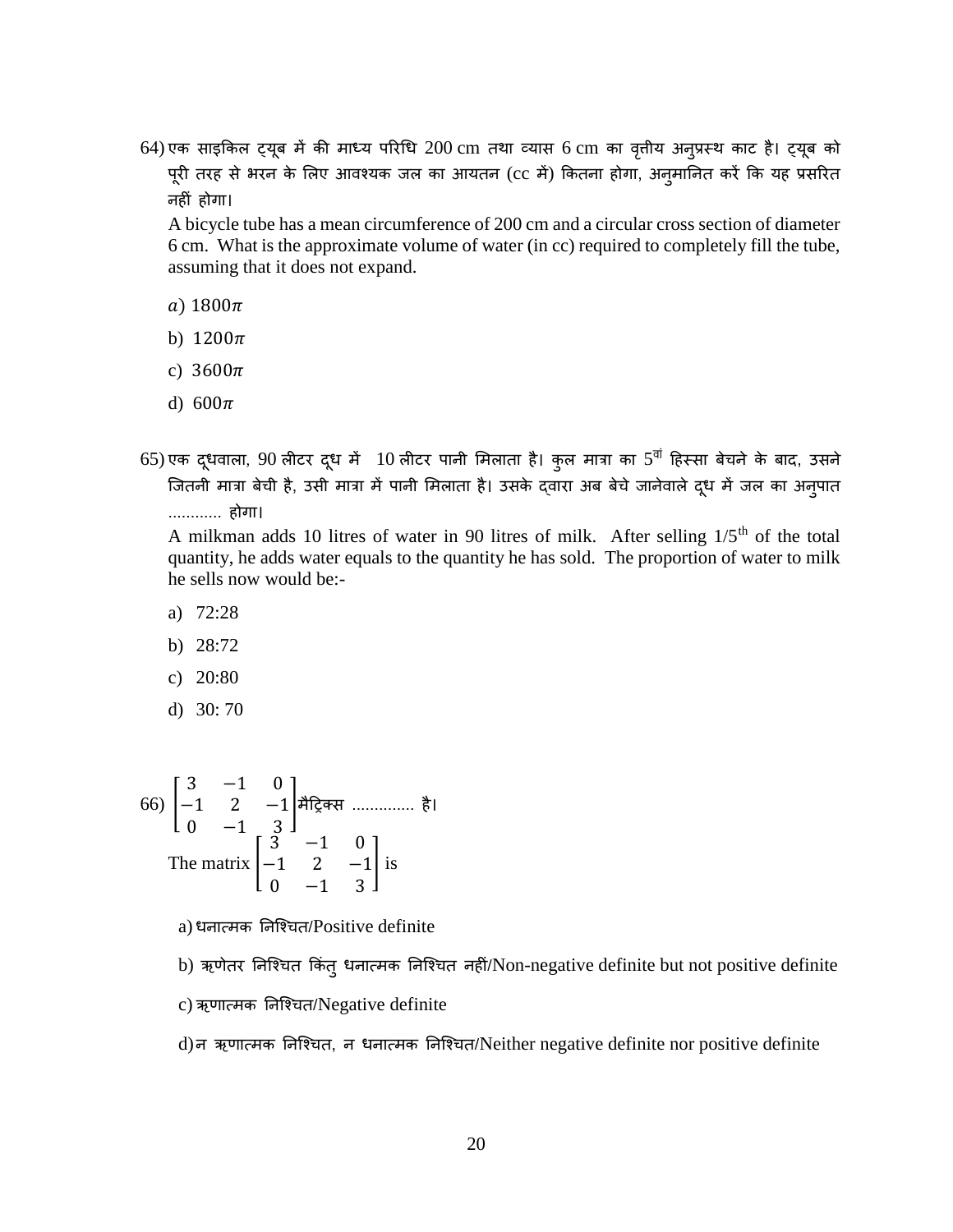67) PDE  $x \frac{\delta^2 u}{\delta x^2}$  <sup>2</sup> + 2 <sup>2</sup> <sup>=</sup> <sup>0</sup> ............ है। The PDE  $x \frac{\delta^2 u}{\delta x^2}$  $\frac{\delta^2 u}{\delta x^2} + y \frac{\delta^2 u}{\delta y^2} = 0$  is a)  $x < 0$ ,  $y > 0$  के लिए दीर्घवृतीय/Elliptic for  $x < 0$ ,  $y > 0$ b) x>0, y<0के लिए दीर्घवृत्तीय/ Elliptic for x>0, y<0 c)  $x>0$ ,  $y>0$  के लिए अतिपरवलयिक/Hyperbolic for  $x>0$ ,  $y>0$ d) x>0, y<0 के लिए अतिपरवलयिक/Hyperbolic for x>0, y<0

68) 
$$
\overline{dR} A = \begin{bmatrix} 1 & 1 & 2 \\ 1 & -2 & 5 \\ 2 & 5 & -3 \end{bmatrix}
$$
  $\overline{dR} A$  and  $\overline{dR} B$  and  $\overline{dR} B$  are the eigenvalues of A are.  
\nLet  $A = \begin{bmatrix} 1 & 1 & 2 \\ 1 & -2 & 5 \\ 2 & 5 & -3 \end{bmatrix}$ . Then the eigen values of A are,  
\na) -4, 3,-3  
\nb) 4,3,1  
\nc) 4,-4,  $\pm \sqrt{13}$   
\nd) 4, -2 $\pm 2\sqrt{7}$ 

69) S को 100 से 999 तक के बीच के सभी पूणाषकों का एक सेट मानें, जो न ही 3 से, न 5 से ववभाज्य है। S में अवयवों तत्वों की संख्या ......... है।

Let S be the set of all integers from 100 to 999 which are neither divisible by 3 nor divisible by 5. The number of elements in S is

- a) 480
- b) 420
- c) 360
- d) 240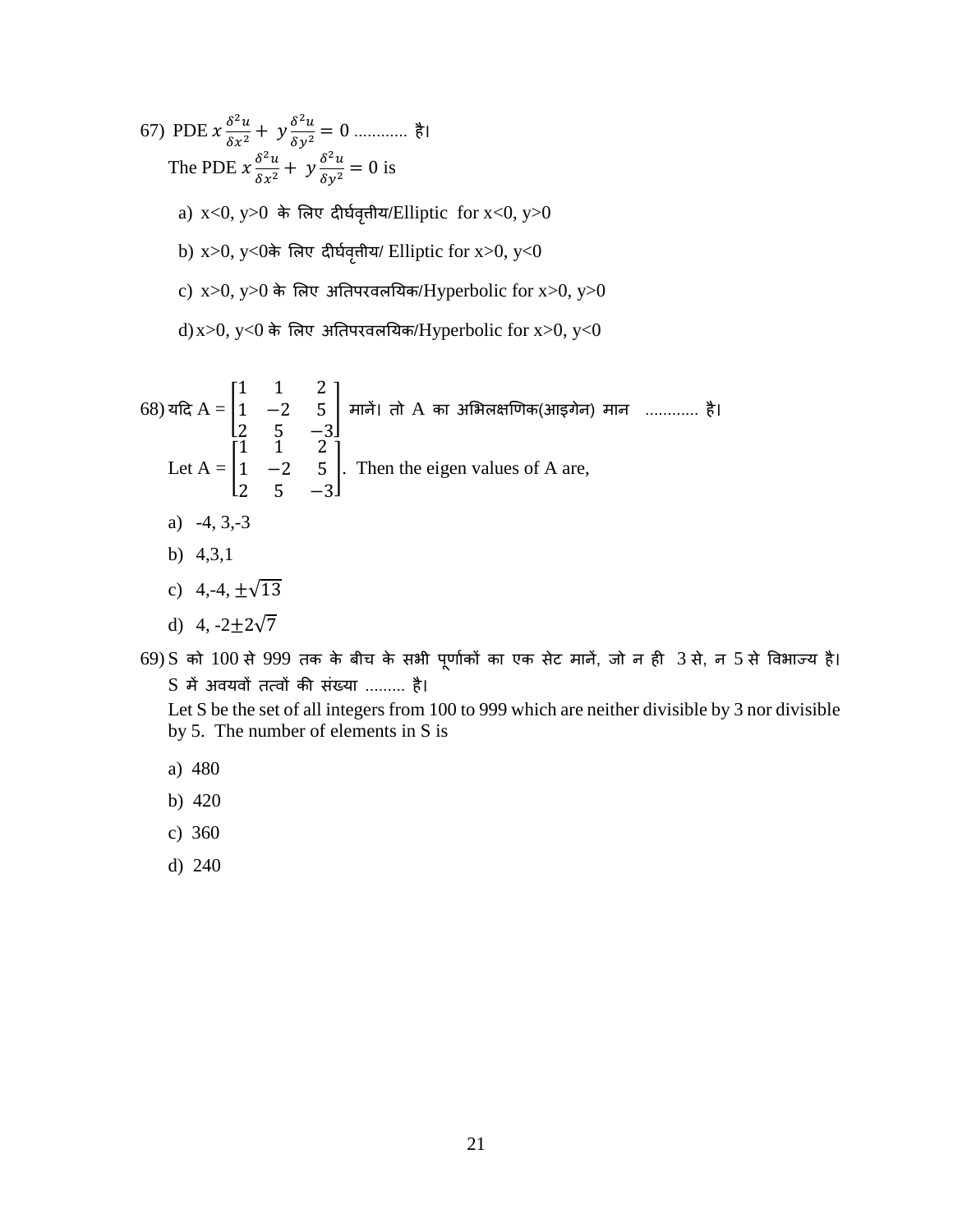70) समीकरण $(x1 + x2 + x3)(y1 + y2 + y3 + y4) = 15$  के लिए धनात्मक पूर्णाक हल की कुल संख्या ककतनी है?

What is the total number of positive integer solutions to the equation  $(x1 + x2 + x3)(y1 + y4)$  $y2 + y3 + y4 = 15$ 

- a) 1
- $b)2$
- c) 3
- $d$ ) $4$

## 71) तनम्नलणखत में से क्या **सही** है?

Which of the following is true

- $\alpha$ ) अनुक्रम $\Big\{\frac{1}{n}\Big\}$  $\left\lfloor\frac{1}{n}\right\rfloor$ व श्रेणी  $\sum\frac{1}{n}$  $\frac{\tilde{-}}{n}$ , दोनों अभिरारित होते हैं । Sequence  $\left\{\frac{1}{n}\right\}$  $\left\{\frac{n}{n}\right\}$  and series  $\sum_{n=1}^{\infty} \frac{1}{n}$  $\frac{1}{n}$  both converges.  $\displaystyle \mathrm{(b)}$  अनुक्रम $\big\{\frac{1}{n}\big\}$  $\left\lfloor \frac{1}{n} \right\rfloor$ व श्रेणी  $\sum \frac{1}{n}$  $\frac{1}{n}$ , दोनों अपसारित होते हैं ।<br>" Sequence  $\left\{\frac{1}{n}\right\}$  $\left\{\frac{n}{n}\right\}$  and series  $\sum_{n=1}^{\infty} \frac{1}{n}$  $\frac{1}{n}$  both diverges.  $\rm c)$  अनुक्रम $\left\{\frac{1}{n}\right\}$  $\left\{\frac{1}{n}\right\}$ अपसारित होते हैं, किंतु श्रेणी  $\sum\limits_{n}^{\infty}\frac{1}{n}$  $\frac{1}{n}$ , अभिसरित होते हैं | Sequence  $\left\{\frac{1}{n}\right\}$  $\frac{1}{n}$ diverges but series  $\sum_{n=1}^{\infty}$  $\frac{1}{n}$  converges.  $\mathrm{d}$ ) अनुक्रम $\left\{\frac{1}{n}\right\}$  $\frac{1}{n}\}$ अभिसरित होते हैं, किंतु श्रेणी $\sum \frac{1}{n}$  $\frac{1}{n}$ , अपसारित होते हैं  $\,$ Sequence $\left\{\frac{1}{n}\right\}$  $\frac{1}{n}$ converges but series  $\sum_{n=1}^{\infty}$  $\frac{1}{n}$  diverges.
- $72$ ) यदि 'n' धनात्मक पूर्णाक है तथा  $(n+1)(n+3)$  विषम हैं, तो  $(n+2)(n+4)$  हमेशा निम्नलिखित में से किसका बहुगुण होना चाहिए?

If 'n' is positive integer and  $(n+1)(n+3)$  is odd, then  $(n+2)(n+4)$  must always be a multiple of which one of the following?

- a) 8
- b) 3
- c) 6
- d) 16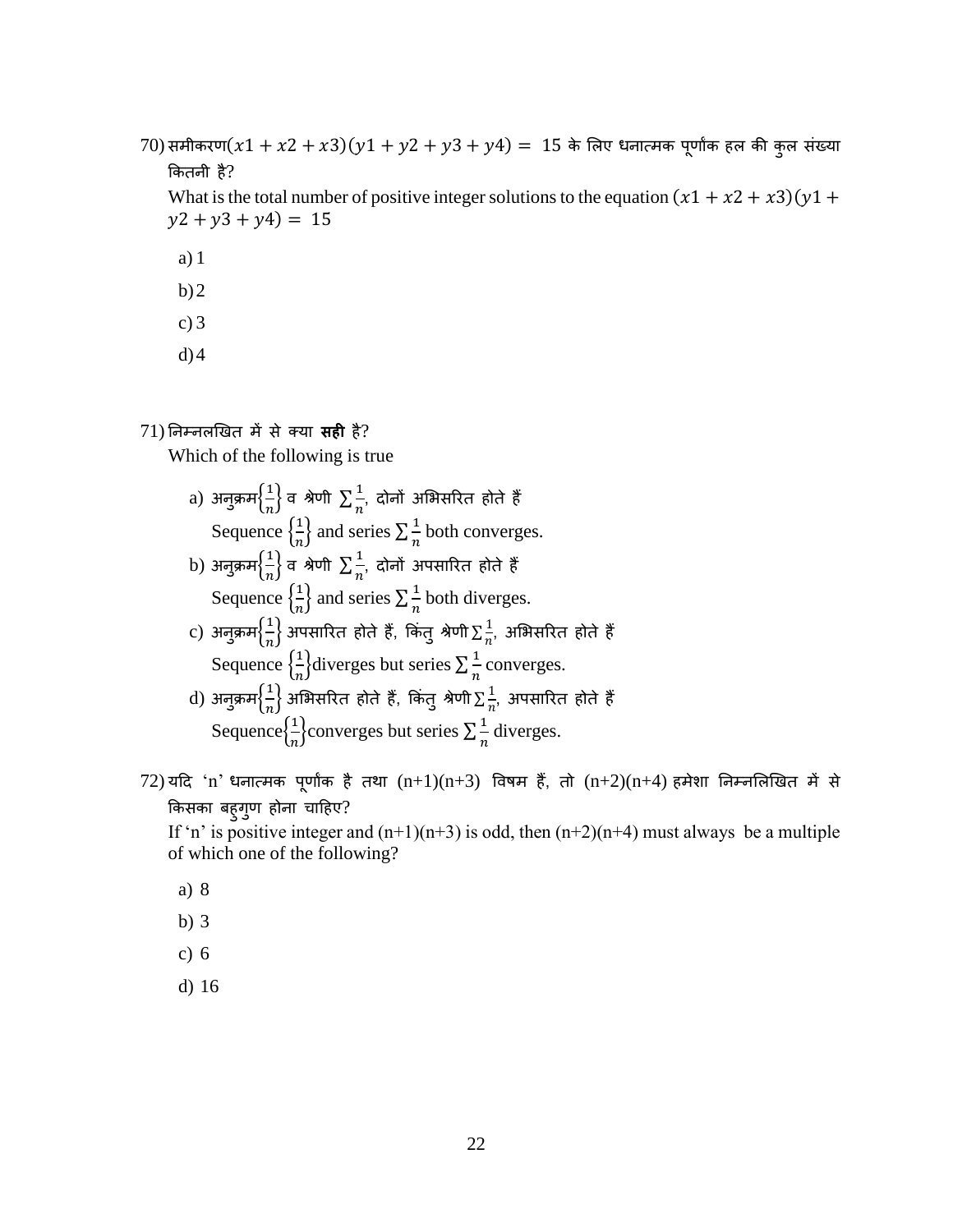- $(73) f(x) = 2x^3 9x^2 + 12x + 4$  ह्रासमान होता है, जब … … … … .. होता है।  $f(x) = 2x^3 - 9x^2 + 12x + 4$  is decreasing when a)  $-\infty < x < 1$  तथा  $2 < x < \infty$ b)  $-1 < x < 2$ c)  $1 < x < 2$ d)  $0 < x < 2$
- 74) एक मोटर बोट, जजसकी गतत जस्थर जल में 18kmph है, वह आगे अपस्िीम में 24km जाने में वापस डाउनस्िीम में उसी पोइंट पर आने में लगनेवाले समय से 1 घंटा अधधक लेती है। धारा की गतत ...............है। A motor boat whose speed is 18kmph in still water takes 1 hour more to go 24km upstream than to return downstream to the same point. The speed of the stream is
	- a) 6 kmph
	- b) 5 kmph
	- c) 3.5 kmph
	- d) 4.5 kmph

 $(75)$  यदि  $A = \begin{bmatrix} 1 & 2 \ 4 & 3 \end{bmatrix}$  $\begin{bmatrix} 1 & 2 \\ 4 & 3 \end{bmatrix}$  है, तो  $A^3$ - 4A<sup>2</sup>-5A................. का मैट्रिक्स है। If  $A = \begin{bmatrix} 1 & 2 \\ 1 & 2 \end{bmatrix}$  $\begin{bmatrix} 1 & 2 \\ 4 & 3 \end{bmatrix}$  then A<sup>3</sup>-4A<sup>2</sup>-5A is the matrix a)  $\begin{bmatrix} 9 & 8 \\ 16 & 17 \end{bmatrix}$ b)  $\begin{bmatrix} 4 & 8 \\ 16 & 12 \end{bmatrix}$ c)  $\begin{bmatrix} 1 & 0 \\ 0 & 1 \end{bmatrix}$  $\begin{bmatrix} 1 & 0 \\ 0 & 1 \end{bmatrix}$ d)  $\begin{bmatrix} 0 & 0 \\ 0 & 0 \end{bmatrix}$  $\begin{bmatrix} 0 & 0 \\ 0 & 0 \end{bmatrix}$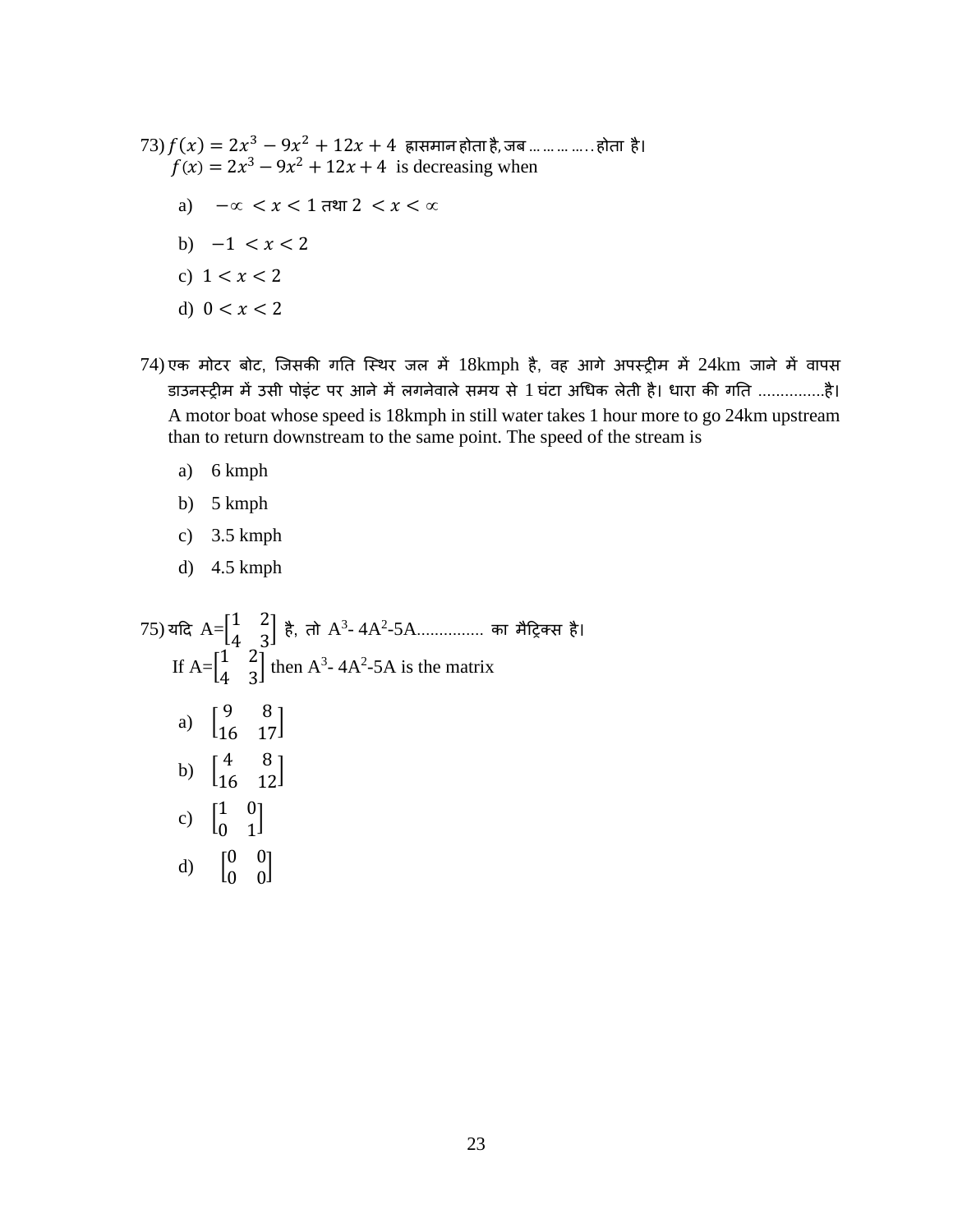76) नीचे दिए α के कौन-से वास्तविक मान के लिए, बिंदू A(α,3); B(2,α+1) व C(3,5) संरेख हैं।

For what real values of  $\alpha$  given below, the points A( $\alpha$ ,3); B(2, $\alpha$ +1) and C(3,5) are collinear.

- a) 1,5
- b) 2,3
- c) 2,5
- d) 1,0
- 77) किसी द्रव में जीवाणु समूह की संख्या विद्यमान सेल की संख्या के आनुपातिक दर में बढ़ती पाई गई है। प्रयोग के प्रारंभ में 10,000 सेल हैं और 3 घंटे बाद 5,00,000। यदि इसका असीमित विकास जारी रहता है, तो एक दिन बाद सेल की संख्या करीबन कितनी होगी?

The number of bacteria in a liquid culture is observed to grow at a rate proportional to the number of cells present. At the beginning if the experiment there are 10,000 cells and after 3 hours 5,00,000. Then the number of cells after one day of growth if this unlimited growth continues is approximately.

- a)  $3.9x10^{17}$
- b) 40,00,000
- c) 1,20,00,000
- d) 48,20,00,000
- 78) मान लीजिए कि एक परिवार में दो बच्चे हैं। तो दोनों बच्चों के बालिका होने की प्रायिकता, जबकि यह दिया हो कि पहला बच्चा बालिका है तथा दोनों बच्चों के बालिका होने की प्रायिकता, जबकि यह दिया हो कि दोनों

में से कम-से-कम एक बासलका है, ............... होगी।

Consider a family that has two children. Then the probability that both children are girls given that the first child is a girl and the probability that both children are girls given that we know at least one of them is a girl?

- a)  $1/2, \frac{1}{2}$
- b) 1/3, 1/3
- c) 1/2, 1
- d) 1/2, 1/3